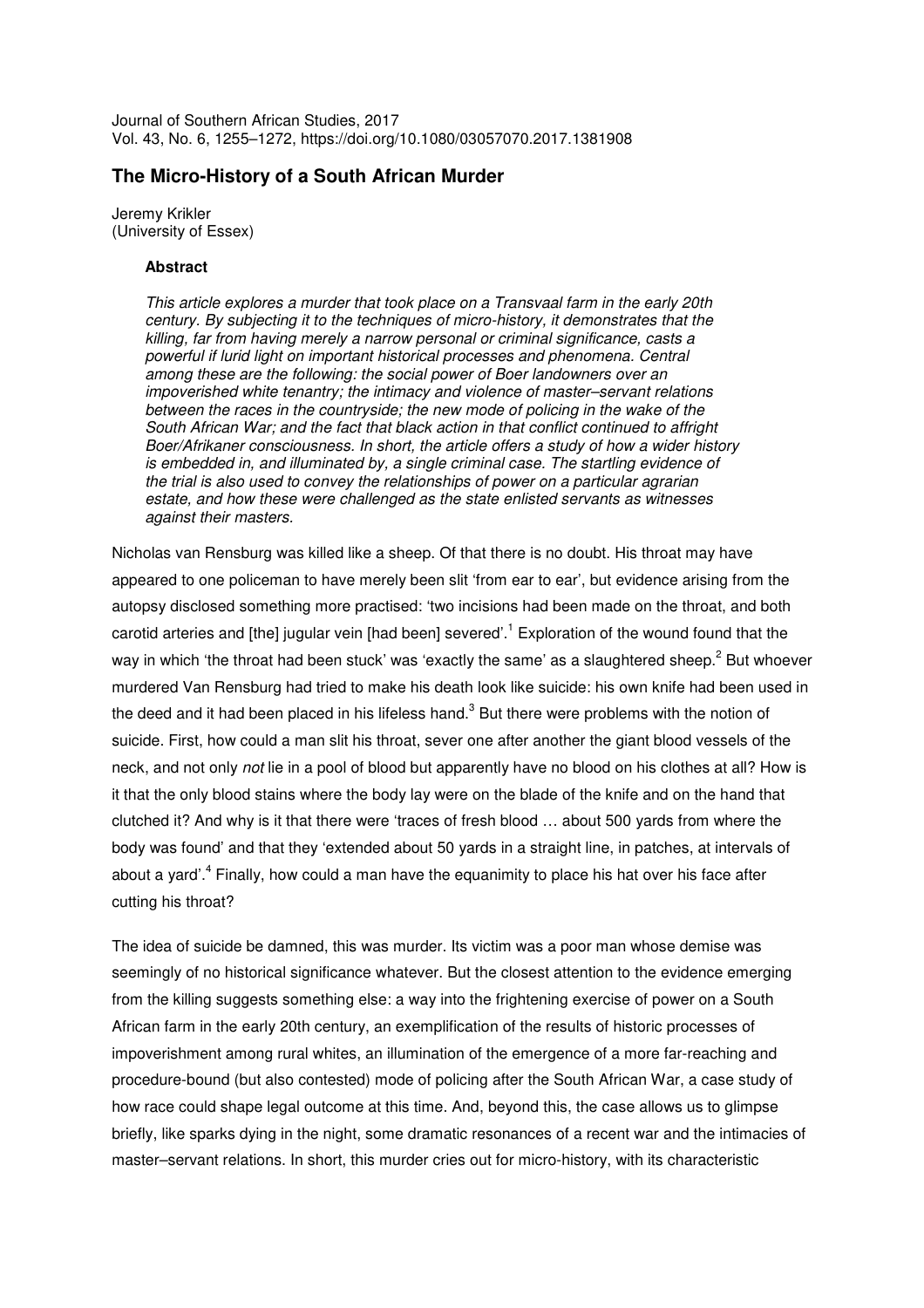combination of an intense focus on 'individual lives and events' and the proof of how these 'reveal more general phenomena'.<sup>5</sup> In fact, it is only through micro-history – by reconstructing this individual event in all its detail – that the general significances emerge. History written on a larger scale, with its own demands and strictures, will have a tendency to absorb merely as fleeting evidence ('a simple footnote', in Carlo Ginzburg's terms) a case that might glint with riches if explored on a different scale. $^6$  Significantly, the case considered here could find no place – not even that of the simple footnote – in a general monograph on agrarian relations, during the research for which it was happened upon.<sup>7</sup> But by adopting the fundamental technique of micro-history – that is, by 'reducing the scale of observation', and by aiming at 'a microscopic analysis … of the documentary material' – an incident can now be wrung for manifold significances.<sup>8</sup>

But, first, the killing that set the case in motion. It occurred in January 1903, a few hundred kilometres south-east of Johannesburg, on 'Rooipoort', a farm very close to the town of Volksrust, which lay in the Wakkerstroom district of the Transvaal colony. It is a district whose landscape, often rimmed by gently sloping hills, is tawny in dry seasons but takes on an aspect of green and lovely peace in the rainy season, the season of the murder of Nicholas van Rensburg.

#### **Perpetrators and Witnesses**

If we build up an account of the murder from the testimony of the black servants, it would run like this. On the fateful day, the murderer of Van Rensburg had determined to get the man drunk. Van Rensburg was in the house of Gil (or Gideon) Visagie at some kind of drinking party.<sup>9</sup> But it was clearly a party in which some of the participants were holding back while they plied Van Rensburg with large doses of alcohol. One of the servants, Jacob, who was present in the kitchen of Visagie's house for about an hour, remembered that Van Rensburg was 'very drunk – quite helpless', so much so that when he rose from his chair he looked as if he would topple over. All his fellow drinkers and some of the servants laughed at his state, but Jacob noted something extraordinary: while Van Rensburg was thoroughly inebriated, the other drinkers were not and yet 'they were seemingly pretending to be drunk'.<sup>10</sup> Another servant, Isaac, remembered how 'Van Rensburg's drinks were always given to him neat' but that 'the others all put water into theirs'. Even when Van Rensburg called for water, the man who would kill him tried to get him to take gin.<sup>11</sup> After a while, Van Rensburg – whose house was on Visagie's farm – wanted to leave for home, but the drink had done its work: in making for the door 'he was so unsteady that he fell flat on the ground tumbling over a chair'. Visagie helped him up. Ominously, the other two men in the drinking party – Carl Landman and Hans Visagie – left the house and waited at a point some distance away. Shortly afterwards, so did Gil Visagie, steering and supporting Van Rensburg, who 'was staggering very much'. In the darkness, they did the deed. Landman and Hans Visagie held the unfortunate man in place, while Gil Visagie grabbed him by the hair 'drew back his head and cut Van Rensburg's throat'. The body was then taken away from the place of the killing (it was evidently too close to Gil Visagie's house) and deposited – hat on face, knife in hand – by a wall.<sup>12</sup>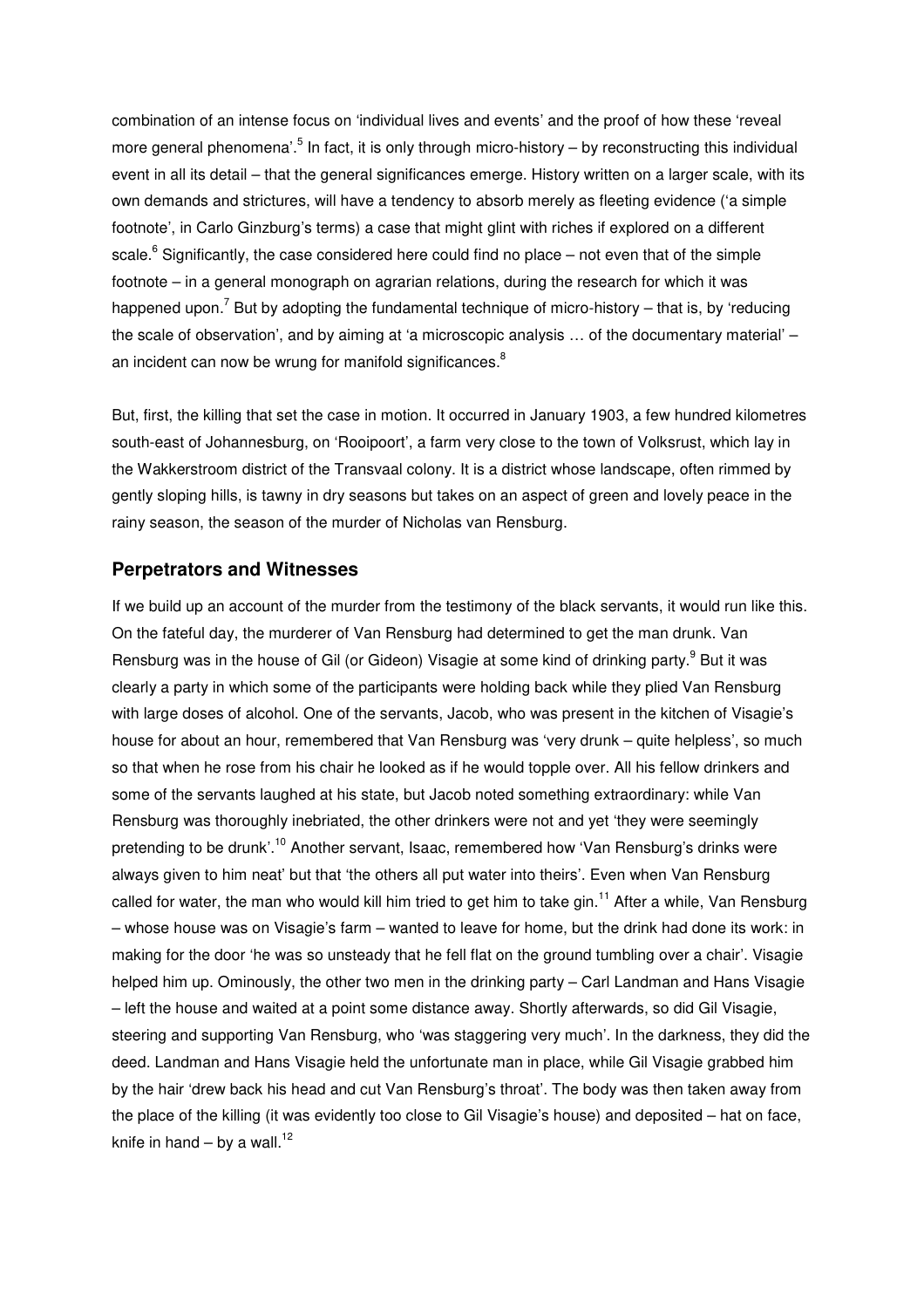This is the murder as described by the servant Isaac in his sworn affidavit of 20 August 1904. According to that version of events, initially unbeknown to the murderers, Isaac had merely witnessed the killing, having come across it on his way 'to fetch water'.<sup>13</sup> However, at the murder trial itself, which was held the following year, Isaac's evidence before the court suggested something else. Isaac spoke now of having being ordered by Visagie 'to hold the bucket under Van Rensburg's neck'. He did so and, so he said, 'caught about half a bucket of blood' as the man's life literally ebbed away. One of the accomplices – Landman – then evidently decanted the blood into a nearby stream.<sup>14</sup> Isaac here transmutes himself from observer in the night to accomplice in murder. Since he could gain nothing – indeed, he could potentially endanger himself – by offering this testimony, we can consider it fact. And once we do so, the power of a particular kind of social relationship on a South African farm becomes manifest. It suggests that Visagie felt confident enough of his power over Isaac for him to do his bidding, but it also suggests a degree of trust – involving him in the most dangerous action – that we have to explain.

Isaac, as we shall see, would have been just the kind of servant who might be roped into the murder. The Transvaal farm in the early 20th century could contain a number of black labourers and white tenants, and this was the case with Visagie's Rooipoort. Some of the labourers would have been drawn from black peasant households for defined periods of labour service – there is a hint of this in testimony (soon to be provided) of one of Visagie's servants. But there would have been other workers who fell into a different category entirely.<sup>15</sup> They were enmeshed in the white household to an extraordinary degree. And this would have been the case with Isaac. Consider his self-description:

I was a small boy when I first went to Gil Visagie's farm…. My parents are all dead…. Before my father died he gave me to Gil Visagie. I worked for him chiefly in the house and in the stables. I also helped to do the ploughing. I know practically everything that goes on in Gil Visagie's house as I have nearly all the kitchen work to do. I am always in and out of the house. When people come to the house I am called to either take the horse or bring coffee.<sup>16</sup>

This was a servant, then, who was strongly connected to his master and whose original familial nexus seems to have been definitively broken, first through some kind of transaction between his father and his master – 'my father ... gave me to Gil Visagie' – and then through the death of his parents. According to Isaac, the transaction would have taken place in the 1890s.<sup>17</sup> Isaac, then, was a member of that distinctive servile class – it tended to be acculturated in Boer households – that had been driven or sold into the service of white farmers. There were a number of routes into such service: they included Boer raids and demands upon African societies; and purchases of children (often through goods) from African communities that had themselves captured children in conflict with other Africans.<sup>18</sup> It is held that such modes of acquiring captives of a very young age declined notably in the last decades of the 19th century.<sup>19</sup> The experience of Isaac, who had been given over to a white landowner in the 1890s, probably for some resource or other, suggests that we might look at another mode by which children entered Boer households as permanent servants: through an individual exchange with the head of an impoverished, marginalised African family. The advent of British rule after the South African War would have reduced the space for all such practices, but we should not imagine, given the pre-existing culture of the forcible absorption of youths into Boer households and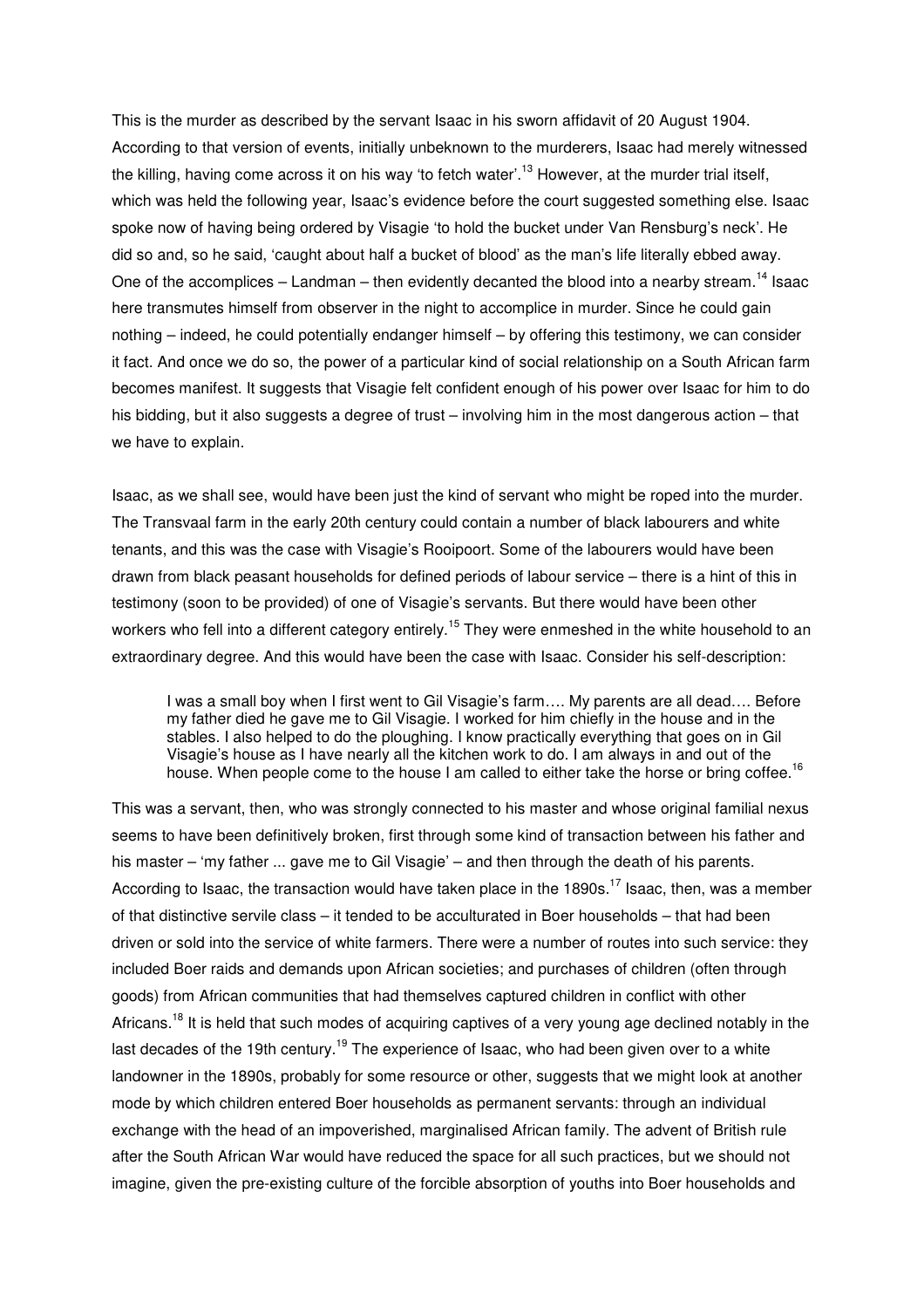enterprises, that they did not find a place in the margins of the new order. In the early 20th century, the Government Native Labour Bureau of the colonial state became concerned by evidence that youths, described as '[p]robably undersized' for labour on the mines, were being 'hawked' by a labour agent to Boer farmers, 'bought' by them, 'bound to them for an indefinite period' and denied wages.<sup>20</sup> It is possible that this was a shadow of earlier practices. With regard to Isaac, it is clear that the route that he took into the world of Gil Visagie would have locked him into the household in a subordinate but nevertheless intimate way. It should not be surprising, then, that some gin had been given to him during the general drinking on the day of the murder.<sup>21</sup> Most farm labourers would most certainly not have been included in such revelry. Indeed, there appears to have been only one other servant who was treated to this and, like Isaac, he had been so assimilated into a kind of servant-wing of the Visagie family that he referred to himself as having been 'brought up by Gil Rooipont Visagie's father'.<sup>22</sup> It was precisely people like this, servants with whom masters had long and exceptionally close relations, who were so trusted that when the Anglo-Boer War broke out, they were tasked to accompany their masters in battle.<sup>23</sup> As is suggested here, they could be tasked to undertake other duties, such as facilitating a killing.

Would there be some reward for Isaac's loyal service and for his keeping silent about what had happened? In his evidence – both in his initial affidavit, where he did not refer to his role in catching the blood, and in his later testimony before court, where he did – he spoke of his master promising him 10 head of cattle. In the later evidence the 10 head of cattle were supplemented with a death threat if he did not assist at the murder.<sup>24</sup> However, we should take the death threat in the later evidence as Isaac's invention to justify his role before the court: rewards and bribes are not usually offered at precisely the same moment as extreme intimidation. What the 10 head of cattle represented was Visagie's gratitude. To a different kind of servant, one not enmeshed in the family in the way in which Isaac was, the power of the master could be enforced simply through a death threat.

We can see this in the evidence of Velapi, a female servant – I am unable to determine her age: she is referred to as 'the Native Girl' by a policeman at a time when white authority would refer to all black females of whatever age as girls.<sup>25</sup> Velapi – sometimes referred to as Vilopi or Filapi – appears to have been somebody who undertook periodic labour service for Visagie. This would account for her referring to the fact that, at the time of the murder, she 'had only another six days to work'. According to her testimony, she was returning from collecting water – there was a stream not far from the house – when she came across Van Rensburg being held down, though she stated that she did not see the actual murder itself. Later, 'Gil Visagie came into the kitchen and told me I must say nothing about this [;] if I did say anything he would kill me. He said he would cut my throat. I said I will not say anything.... I was frightened and did not sleep that night ...'. The next day, when Van Rensburg's body was discovered, she was certain that it was related to 'the act I saw committed by Hans Visagie[,] Gil Visagie and Karl Landman the previous night'. Velapi, however, had been sufficiently intimidated. When the initial investigations took place, she kept *schtum*: '[t]he reason of my not stating the true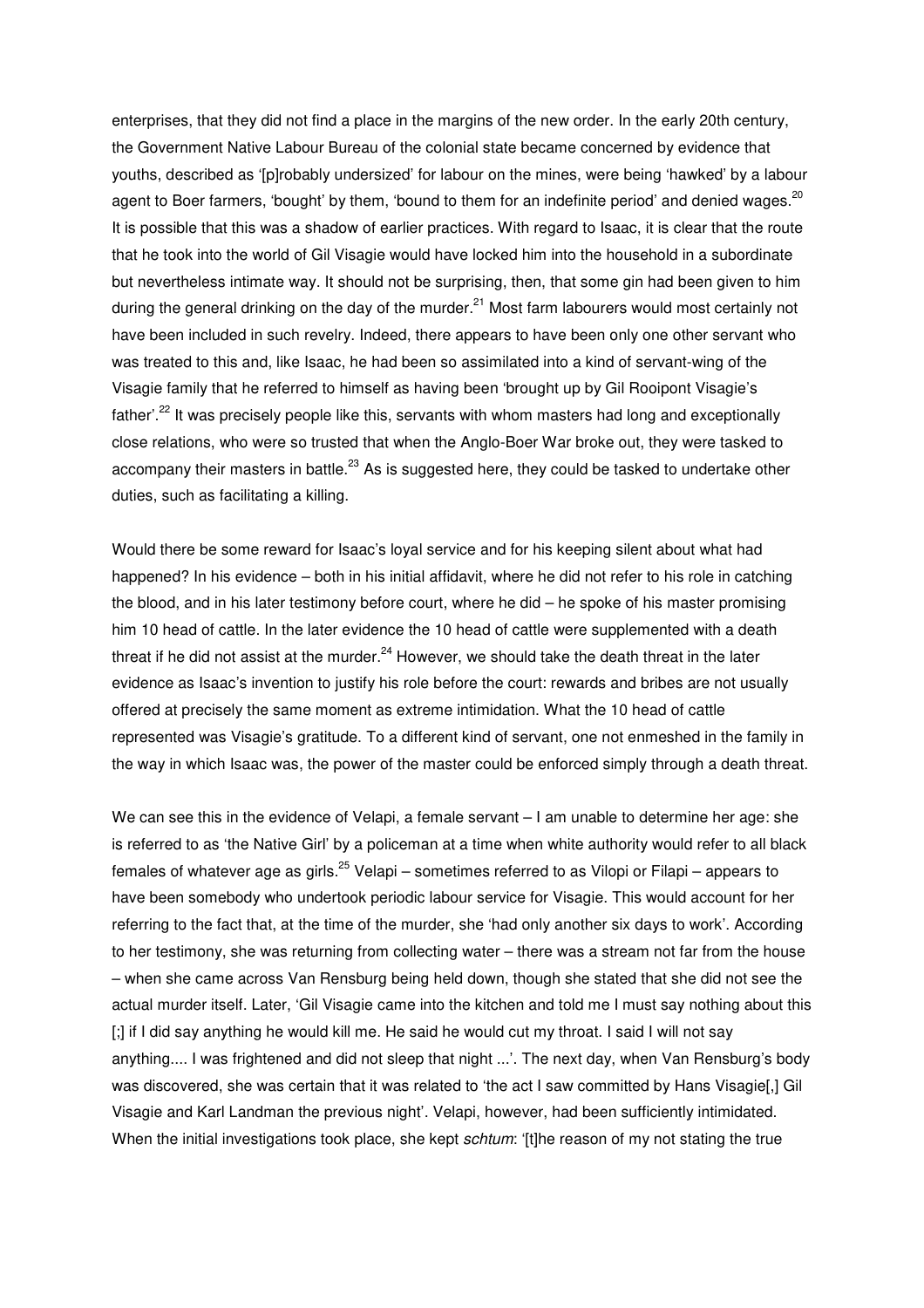facts of the murder of van Rensburg is because I was afraid as Gil Visagie told me on the night of the murder that if I said anything to anyone about it he would kill me'.<sup>26</sup>

This evidence suggests the immense power of intimidation of this South African master, lord of his domain. But it also suggests that the relations between the master and one kind of servant dictated the way this power was exercised. In the case of the female Velapi, it is likely that a number of factors – her sex, her episodic labour for the landlord, the likely dependence of her family on land provided by him, the fact that there was no deep connection between her and Gil Visagie – saw the landlord exercise his power simply through brute intimidation. In the case of Isaac, who had continuously been working for Visagie since his childhood, who was embedded in the household and with whom there was a close connection, the power was asserted differently. Given the level of trust but also the power of the master over him, he could be tasked to assist at the murder. After that, a reward (10 cattle) could be promised. But, just to make sure of matters, Isaac was 'sent away' in the period during which the initial investigation took place. $27$ 

But what would happen when he returned, this trusted servant who had witnessed his master cutting the throat of Van Rensburg, and who knew that the police were trying to work out who was responsible for the man's demise? On some of the evidence provided, it seems that the circumstances now worked to transform the world of master and servant as they existed between Isaac and Visagie. Orders seem no longer to be followed in quite the same way. Perhaps extra favours were now expected. Could the servant sometimes play the master? Certainly, something extraordinary appears to have happened on the farm before Visagie was formally arraigned. He was said to have commented to a local schoolmaster that Isaac would 'not obey his orders any more'; one of the farm workers spoke of Isaac knowing 'all about the murder' but that he was 'to[o] cunning to say anything, as he has such a good time with G Visagie'. Described as having become 'a petted Member of Visagie[']s family', somebody who did 'as he likes', Isaac was spoken of by a detective sergeant masquerading as a druggist's agent as being 'practically Boss over Gideon Visagie of which I have had ocular proof myself'.<sup>28</sup>

This evidence suggests, then, that some kind of intimate reversal of power had taken place, although we should be careful not to overstate it, as did the detective sergeant. This kind of reversal was beyond the power of Velapi: she would soon enough return to her peasant household, the head of which would have expected and demanded that his access to land not be disrupted through any trouble with the landlord; she was not embedded in the household in the same way as Isaac was and, subject merely to a regime of intimidation and command, she would not have had the space to engineer the kind of transformation that Isaac, however briefly, seemed to manage. In part, what gave Isaac power was his enmeshment with Visagie's family.

As was suggested in the account of the murder provided above, it was not only the black servant Isaac who assisted Gil Visagie in the murder. There were two whites as well: Hans Visagie and Carl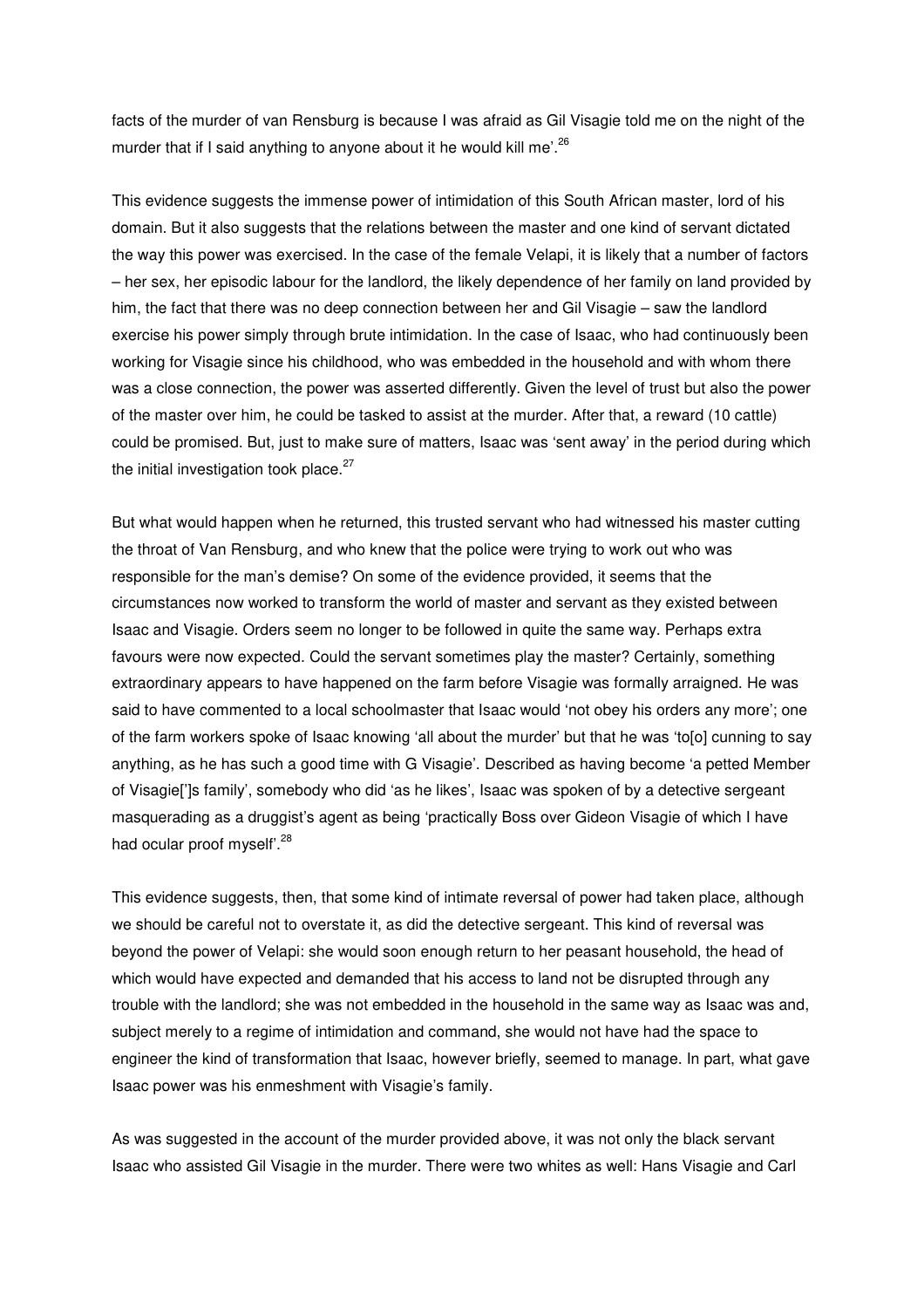Landman. A notable feature of Gil Visagie's farm, Rooipoort, in 1903 was the degree to which it made use of white labourers. In the wake of the South African War of 1899–1902, there was an acute scarcity of black labour in the Transvaal generally and significant numbers of whites with limited economic options.<sup>29</sup> More than once in testimony relating to the case, one comes across evidence of white men employed by Visagie: men like the nervous Mathys Grove, whom Visagie ordered into town to report the tragedy and for whom the murder seemed somehow related to ghosts and 'strange lights': $30$  or those whites used in work on a dam on the farm.  $31$  In restoring production after the South African War, it was probably necessary for a landowner like Gil Visagie to draw on what labour he could muster. Inevitably, this became enmeshed with kin connections and obligations, not least because, in Boer agrarian development, the rise of the relatively powerful landowner was frequently linked to the impoverishment of relatives linked to him.

The classic analysis of the origins of poor whites in rural South Africa, that by William Macmillan, noted how there could be a familial connection between landowners and their landless white tenants. It was a long, complex history that had led to the impoverishment of many. There was the ending of the possibility of colonising new lands, the impact of war and the commercialisation of agriculture, a complex interaction between inheritance practices and the creation of marginal farmers whose lands were gobbled up by the better–placed. The marginal then became landless and could become the dependants of their landed relatives.<sup>32</sup> It is quite obvious – and whatever the presence or order of each of the particular forces sketched above in making this possible – that the extended kin network of the Visagies was marked by this phenomenon. It was certainly witnessed to some degree on Visagie's farm, Rooipoort.

Gideon – he was more familiarly known as Gil – Visagie was a man who clearly stood at the apex of social and economic power in his extended family and he was accustomed to the loyalty and deference of lowlier relatives. This is why they could be tasked with the most extraordinary requests: when, in late 1902, a cousin of his sought a loan, he had actually been asked by Visagie to kill Van Rensburg for him.<sup>33</sup> Indeed, the murder of Van Rensburg, if we accept the testimony of the black servants, saw him mobilise the poor white dependants who lived on his farm. According to that testimony, his accomplices were his brother, C.J. (known as Hans) Visagie and Carl Landman, who was his brother-in-law. That they were poor is beyond dispute. According to a brother of his, 'C.J. Visagie was a poor man and had no property.... He had always been poor'. As for Landman, he 'had no landed property' and merely 'a little stock'.<sup>34</sup> The degree of power that Gil Visagie exercised over these men, particularly his brother Hans, is suggested by compelling evidence, not least the fact that their families lived on his land; indeed, Hans was described as 'a poor dependent' [sic] of his brother, a man who 'would do anything' for Visagie: 'his brother's slave'.<sup>35</sup> The kind of man who could be prevailed upon to assist in a murder.

As for Landman, there is even some evidence that his participation in the murder may have been impelled by his desire to escape poor white status. Landownership was crucial to this, and we find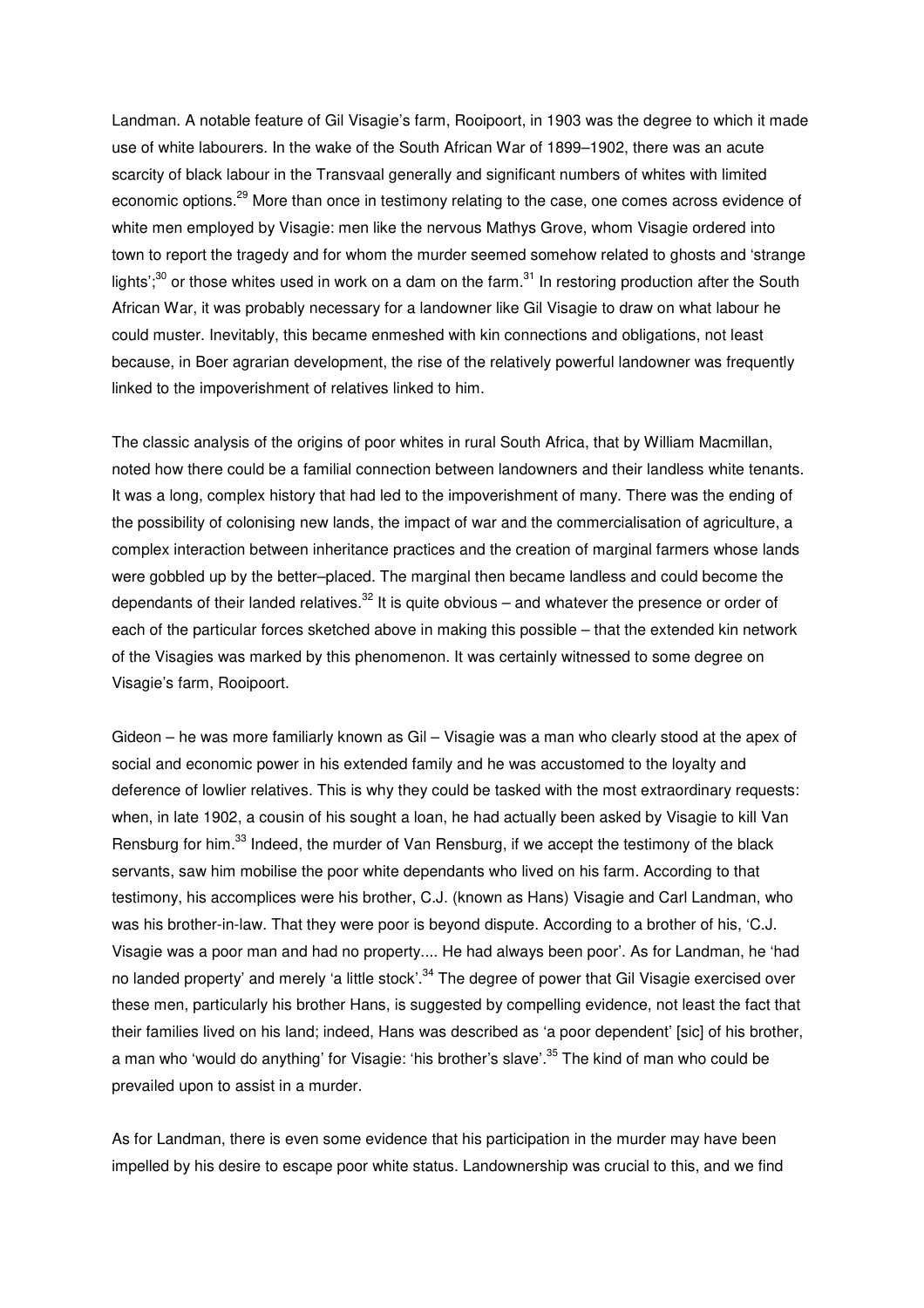that shortly before the murder somebody had put this dream nearly within reach. In the month in which the murder took place, Landman 'had spreed in town' with his fellow accused. What Landman and Gil and Hans Visagie discussed in the midst of their revelry, we cannot know. But what we do know is that Landman arrived back home from Volksrust with 'a large sum'.<sup>36</sup> Just after the murder, he was able to purchase 'part of a farm', though he was able to put only £50 towards this, and his hopes of landownership were to fail: in October 1904, when he was brought to court for the preparatory examination on a charge of murder, he was described as landless.<sup>37</sup> There is nevertheless something suspiciously suggestive of the pattern of events. Shortly before the murder, Landman meets in Volksrust with the other two men accused of killing Van Rensburg; they happily consort with Bacchus; Landman returns home with a good deal of money; Van Rensburg is murdered; Landman immediately puts money down on land. Blood money from Gil Visagie?

If one were to provide a social hierarchy regarding those involved in the murder, the master and landowner – the man who wielded the knife – would obviously be at the apex; Landman, a man apparently descending into poor white-ism would be next, followed by Hans, poverty stricken and at the command of his brother; and then the black servant, Isaac. There was more class kinship between Hans and Isaac than either of them realised: perhaps this is why, on the day of the murder, it was Hans who gave gin to Isaac in the general drinking on that day.<sup>38</sup> So low was Hans in the white hierarchy of the farm that he could have difficulty in compelling the obedience of a black worker. Thus Willem, one of Gil Visagie's labourers, recalled being asked by Hans Visagie 'to take some fresh killed mutton home for him'. But Willem would not.<sup>39</sup> We should take this as emblematic of a black worker's sense of Hans' place in the social structure.

For men like Hans Visagie and Carl Landman, dependence on their powerful and propertied relative was central to their being enlisted in something nefarious. But we should not imagine that this somehow wiped away either the bitterness they felt at their position, their material insecurity, or their antagonism to one who held power over them. It is surely significant that, even after the murder, they were said to have stolen pigs from Gil Visagie; that the poor Hans had on one occasion said that he did not care if his brother was executed; and that the cousin whom Visagie originally tried to get to murder Van Rensburg was evidently happy to give evidence against him.<sup>40</sup> All this bespeaks a kind of muffled hatred.

## **The Motive and the Victim**

If Visagie lorded it over his brother Hans and his brother-in-law Landman, he exercised a terrible power over Van Rensburg, the man whom he would murder and whose wife was his lover. We do not know when the love affair began, but it was clearly discernible during the recent South African War, in which Van Rensburg fought and was taken prisoner by the British.<sup>41</sup> During this time, his wife was either in the town of Volksrust (very near Visagie's farm) or an inmate of the local British concentration camp, 'the Volksrust burgher camp', as it was known. Visagie seems to have had a certain freedom during this period, a suggestion that he had either not joined the Boer forces or that he had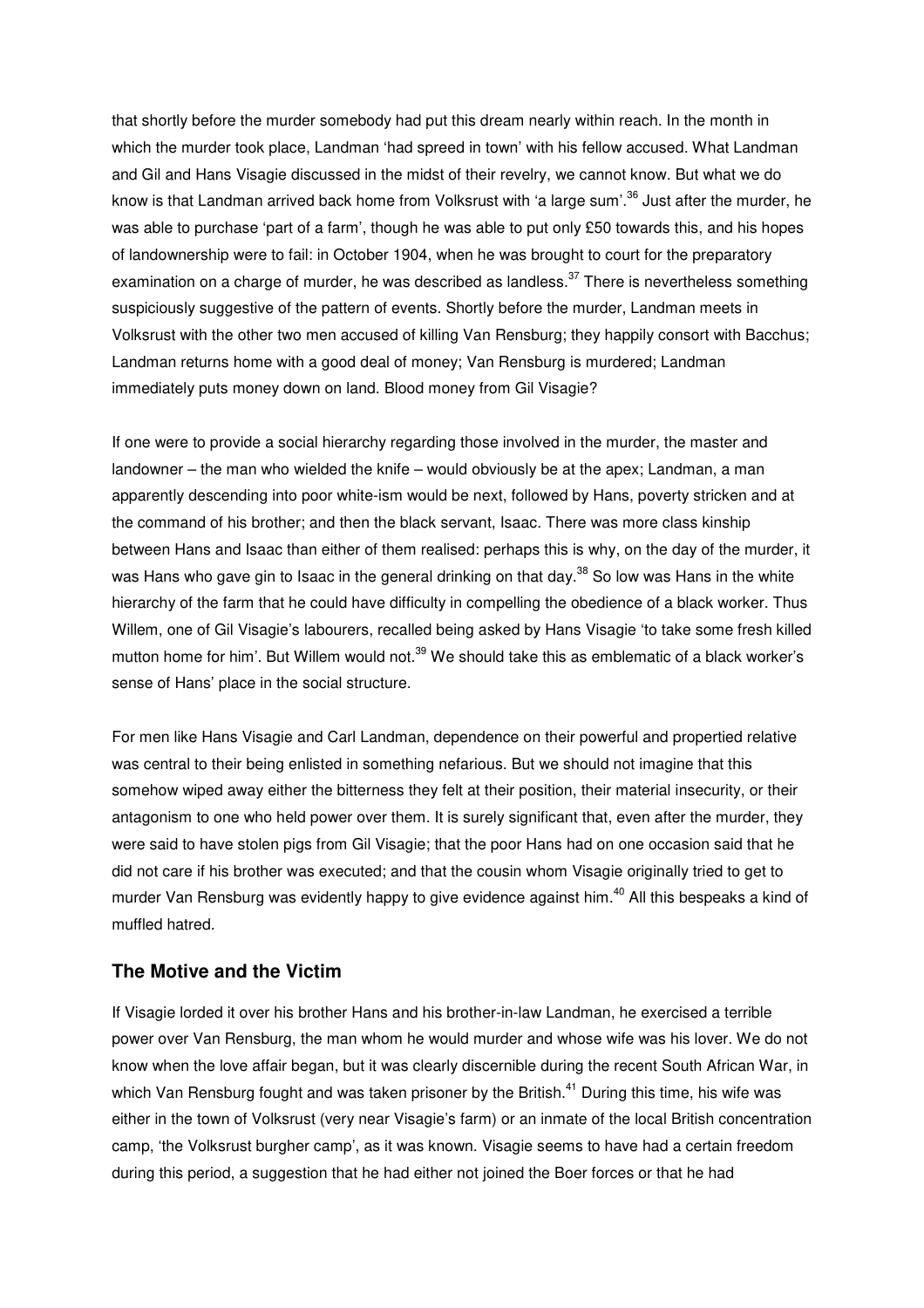surrendered to the British. He arranged for purchases to be made on his lover's behalf, provided her with money, and was 'often' seen at the burgher camp where he was described as 'very intimate' with Van Rensburg's wife; he had slept in her tent and she was seen on his lap. In that period of the war when Van Rensburg's wife had lived in the town of Volksrust, Visagie was said to have been at her house 'at all hours of the day', to have bought her jewellery and to have been seen 'massaging her'.<sup>42</sup> Visagie began to wonder what the penalty for adultery would be.<sup>43</sup>

When Van Rensburg returned from the war, his poverty was such that he clearly had no choice but to live on Visagie's farm, with his house (and his wife) very close – a mere half-mile, said the police – from the landowner's.<sup>44</sup> Quite simply, he was profoundly undermined as a man. Among Boers in the countryside, landlessness corroded the status of the male head of a household like nothing else.<sup>45</sup> and this was compounded in Van Rensburg's case by his losing his wife to the landlord. The poor man's lack of resources and his dependence on his wife's lover were to be confirmed on his death, when his widow received what she described as 'nothing' from Van Rensburg's estate: the only money and goods that came to her were through a promissory note given to Van Rensburg by Visagie for some livestock.<sup>46</sup> Significantly, the note had been issued very shortly before his murder, and it seems that Van Rensburg saw it as his ticket out of an intolerable situation: it was said that he was planning to leave the area – the children would have to come with him – because of the relationship between Visagie and his wife. $47$  By then Van Rensburg had come to blows with the landowner over the affair and had warned Visagie that he should 'not think [that] he was going to establish a brothel' on the farm as he had in Volksrust. The aggrieved man was also more than hinting at violence against his wife. Visagie, meanwhile, was infuriated by his tenant's accusations and worried that he might be brought before the church elders because of them.<sup>48</sup> He had much to fear in this regard. The elders were decisive figures in the congregations of the Dutch Reformed Church and they called upon the homes of members and monitored family affairs. With the authority to investigate misdemeanours, they also had the power to refer miscreants to the local Church Council, which could publicly humiliate and excommunicate the unrepentant.<sup>49</sup> By the time of the murder, then, Visagie had felt the fists of Van Rensburg, who feared the denunciation of his behaviour to the church.

Given the calculation and pre-meditation involved, it is hard to call the murder a crime of passion, but Visagie had an undeniable yearning for Van Rensburg's wife. Significantly, much of our knowledge of the romance on the farm comes from the African servants. It suggests that the confidence of Visagie in his power as a master was such that he had no qualms about failing to conceal his affair from them. When, during the South African War, his affair commenced, he had actually sent a servant to live in Volksrust to help his lover: on one occasion, the servant brought in the morning coffee to find them in bed. The detailed knowledge of the affair on the part of the workers on the farm bespoke both the intimacy of life on a farm and also the ability of whites to act and speak in front of black servants as if they were of no account. Before one servant, Visagie had signalled to his lover with a mirror – it was referred to as 'heliographing' – when leaving the farm for town on a particular day. The servant, Rose,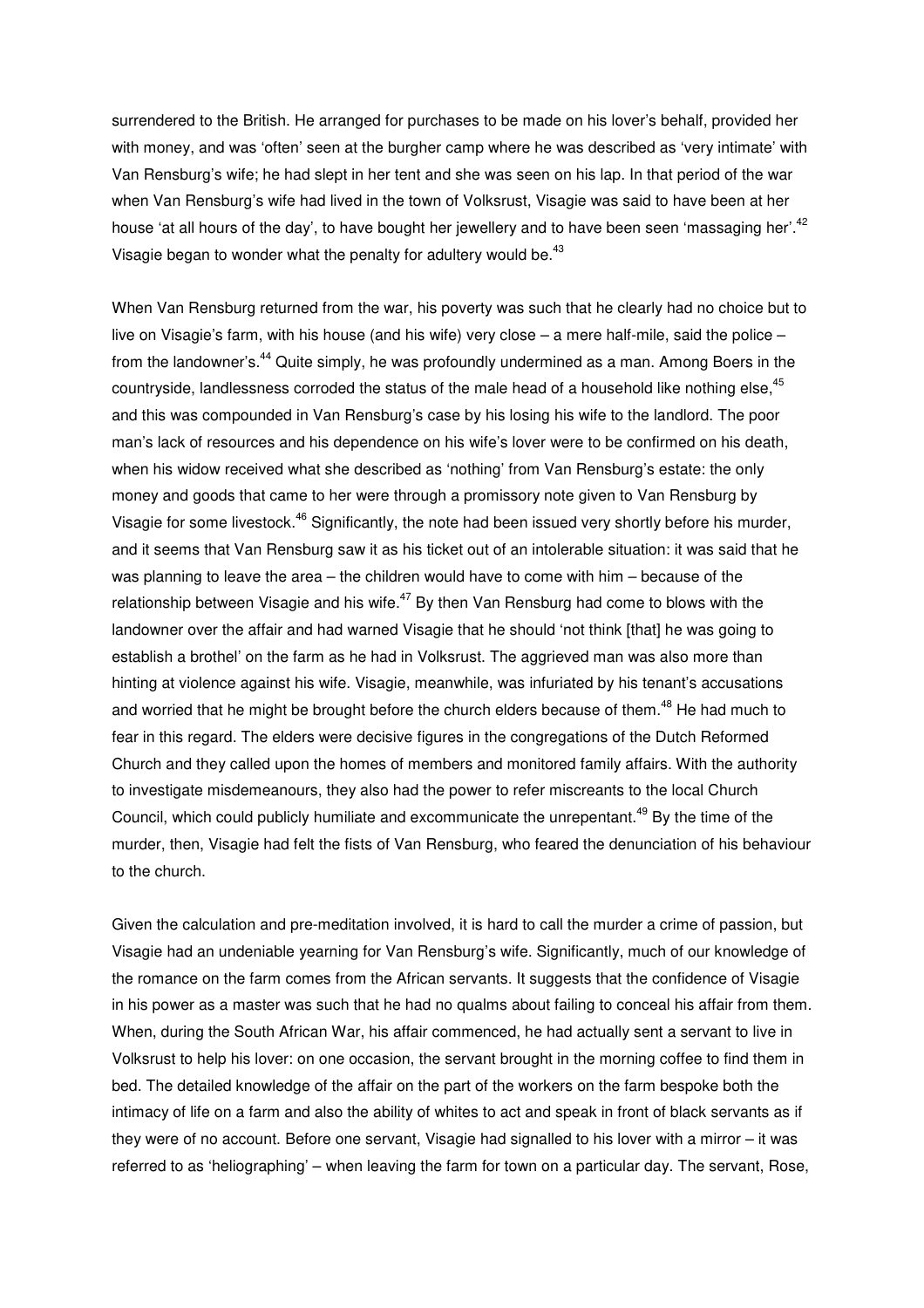'a native girl working for Koos van der Merwe', one of the white tenants on the farm, seems to have been tasked by Visagie with taking gifts to his lover with the instruction that this be kept from his (Visagie's) wife. Another servant, Clara, remembered the recurring rows between Visagie and his wife over the affair: she had been present when Visagie's wife had asked him what it was about his lover that led him 'to prefer her to his wife'.<sup>50</sup> Yet another servant recalled happening upon a fight between Visagie and Van Rensburg: he was later told (surely by another servant who had been present) that Van Rensburg had said to his tormentor: 'you are whoring with my wife'.<sup>51</sup> There is a sense in which Visagie's perpetration of the murder in front of Isaac was the most extreme expression of the master's nonchalance about the presence of servants while the intimate drama of his life unfolded.

It was this nonchalance and what the servants witnessed because of it that was to put Visagie's life in danger. Interestingly, the police clearly saw the servants as a key to unlocking the case. They also knew, however, that so long as Visagie's power was exercised over the residents of the farm, their inquiries would be stymied. Indeed, their first investigation collapsed; they had accused Visagie of murder, but apparently could not get adequate evidence for him to be formally charged.<sup>52</sup> He duly repaired to a Volksrust bar to boast of the police's failure.<sup>53</sup> In the ensuing year, he seemed untouchable. For a detective involved in the inquiry, it was obvious that the key witnesses had to be isolated from his world before evidence would be forthcoming. Things were 'impossible owing to his [Isaac's] relations with Visagie', he remarked. But the detective had worked out a way forward, one that hinged upon exploiting the state's mechanisms of the racial control of movement. Aware that Isaac did not have a 'regulation pass', he proposed that he 'be arrested on his coming to Volksrust': '[o]nce inside we can deal with him'. A spy would be put into prison with him and the necessary information elicited.<sup>54</sup> As for 'the Native Girl Velopie', she was duly 'arrested as being an accessory after the fact'. The investigating detective spent five hours with her until late into the night and duly reported that she was 'now only to[o] willing to divulge every thing she knows'.<sup>55</sup> This would have been quite impossible had she not been isolated from Visagie, a man who had threatened her with death if she spoke of what she knew about the murder. In the end, the key evidence brought before the courts came from Isaac and Velapi/Filapi.

#### **Why the Case was Lost**

At the preliminary hearing in 1904, even a lawyer for the defence conceded that 'the weight' lay on the side of the prosecution, while a police officer implied that he would be astounded if 'any defence' could prevent a guilty verdict for what was, in his judgement, 'one of the most brutal, callous, cold blooded, calculating murders ever conceived'.<sup>56</sup> But when the formal murder trial was held the following year, those accused of murder were acquitted. There were several reasons for this.

It will be remembered that both Isaac and Velapi referred to three white men engaged in the killing: Gil Visagie, who cut Van Rensburg's throat, and Carl Landman and Hans Visagie, who held him while this was done. Part of the defence strategy was to prove that this gang did not exist by asserting that Carl Landman, whose family lived on the farm, was away at the time. The trouble for Landman was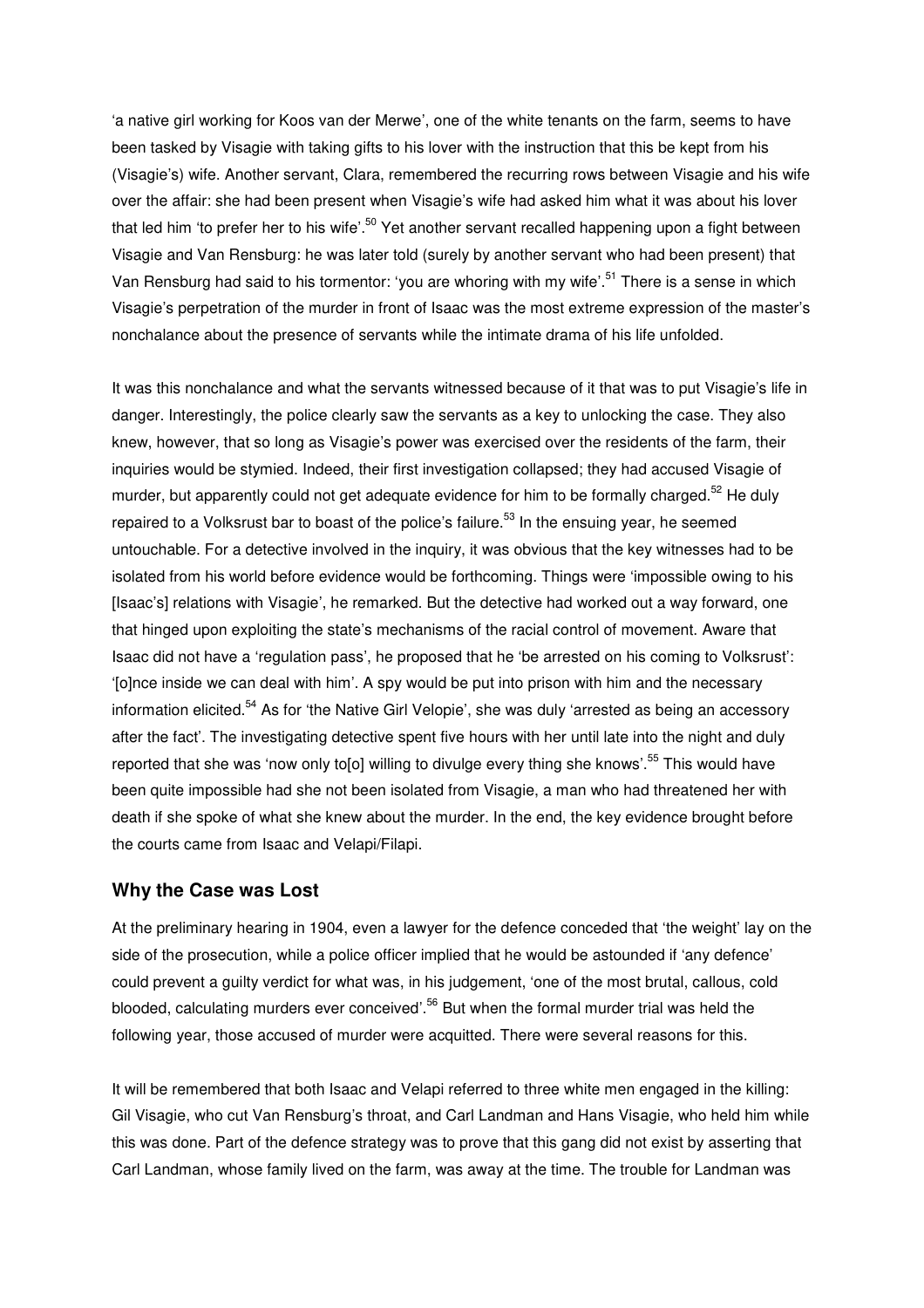that his story was called into question by affidavits from his stepdaughters, Helena and Wilhelmina van Rensburg. (They had their own trauma to endure, given that their stepfather and mother had been tried – unsuccessfully – for the murder of their father in the early 1890s, after which the couple had married. Bizarrely, the man killed then was the brother of the Van Rensburg whose murder is the focus of this study.)<sup>57</sup> Landman's stepdaughters swore that they eavesdropped on a conversation between him and their mother. 'Look here', he had said,

I am afraid that these children can make a declaration that they heard me coming to the house that night.... Mother replied 'No, Wilhelmina has already made her statement in which she stated that father [that is, stepfather] was not at the house that night'. Father replied you swore at me in front of the kaffir girls and said I had killed both Nicholas ... and this Van Rensburg. Mother replied 'Och, they can do nothing, I shall say that I was angry.'

Not surprisingly, Landman worried about being 'strung up' on account of his wife 'opening her mouth too wide'.<sup>59</sup> After Landman's arrest, there followed a tussle between the police, anxious to place the evidence of the stepdaughters before the court, and Landman's wife, desperate to suppress it. The police recognised how crucial this evidence was and also the necessity of isolating those giving it from their fearsome mother: 'the difficulty', one police officer remarked with respect to Helena (or Lena), one of the daughters, was 'to get her away from her mother', somebody who was 'as suspicious as the devil' and who was held to have the power to 'persuade her [daughter] to say exactly what she wishes her to, & entirely contrary to facts'. Mrs Landman – we never learn her first name in the documents – emerges as a sinister woman of whom her daughter was 'dreadfully afraid'.<sup>60</sup>

Nevertheless, some time in 1904, Landman's stepdaughters managed to leave Gil Visagie's farm and were residing in the town of Volksrust. At the preparatory examination of the accused, which took place in late 1904, both Helena and her sister took the stand and provided evidence that called into question their stepfather's insistence that he was not on the farm on the night of the murder. It was not that they testified to having seen him; it was rather their evidence of what they had overheard him tell their mother that was crucial. As Wilhemina told the court, Landman had said not only that 'he was afraid the children had seen him return on the night Van Rensburg was murdered', he feared too that 'the Kaffir maid had seen him when he and C.J. Visagie [the other accomplice in murder] climbed over the wall' $61$ 

Once such evidence had been sworn before police or in court at the preparatory examination, Landman's wife – she was Gil Visagie's sister – did all she could to have it retracted by her daughters. A particularly chilling moment in the proceedings at the preparatory examination was the point at which the magistrate decreed, against the wishes of the prosecution, that Helena and Wilhelmina 'be returned to the custody of their mother' as they were technically minors.<sup>62</sup> Helena was about 18, Wilhelmina a little older, it appears, and both young women evidently managed to get (or stay) away from Rooipoort farm.<sup>63</sup> As we shall see, however, they proved unable to avoid the brutal threats of their mother. Even at the preparatory examination in October 1904, Helena spoke of her mother threatening to 'give her sister a beating if she gave evidence against Landman' and warning her,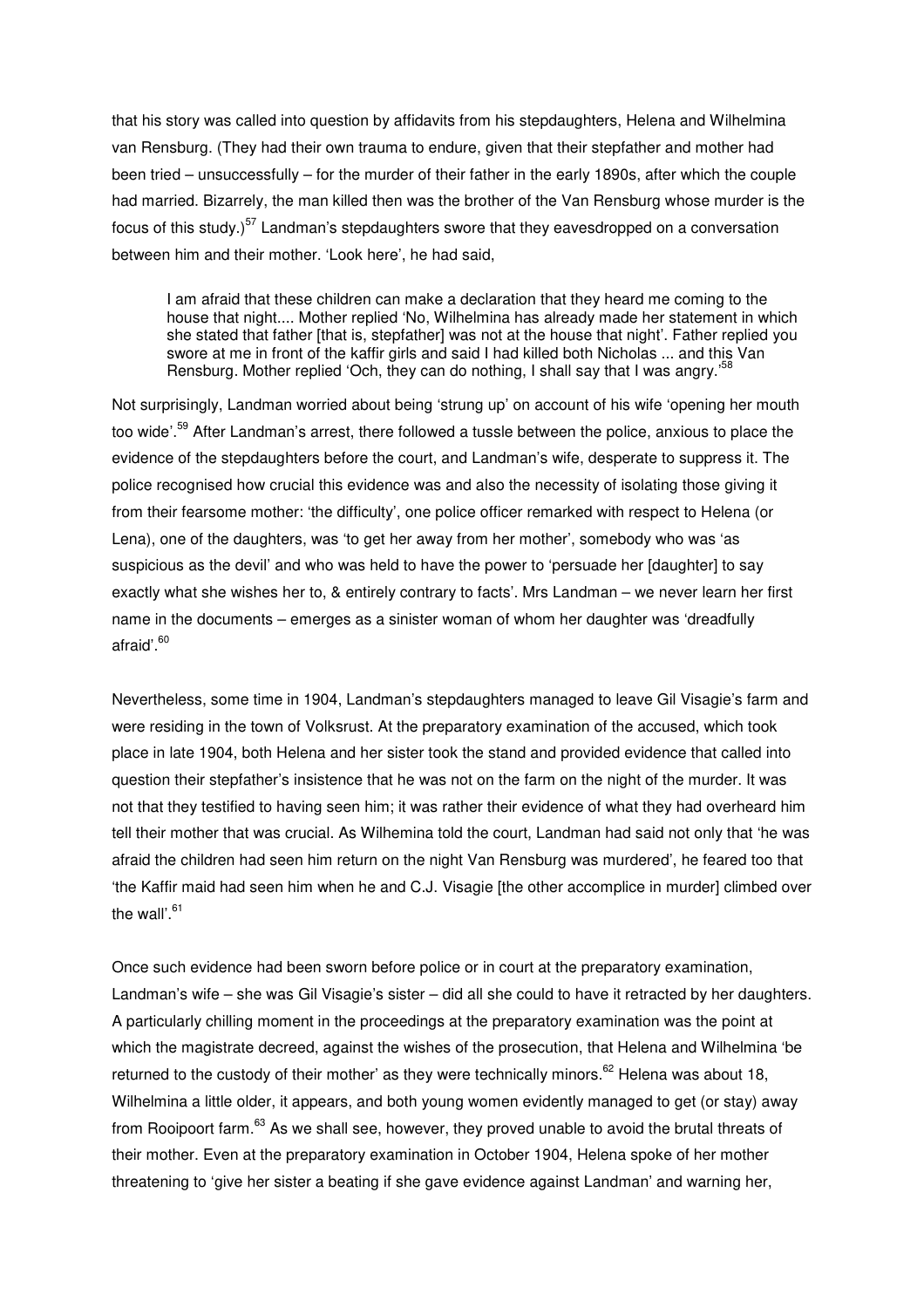Helena, 'that she also must not do so'.<sup>64</sup> Once Helena had gone before the court at the preparatory examination, her mother was threatening to 'tie a rope around ... [her] neck and hang her up to a beam with her toes touching the ground for an hour every day as punishment<sup>65</sup> This sounds remarkably like a punishment evoked in Steve McQueen's film of *Twelve Years A Slave*. <sup>66</sup> In fact, 'slow strangulation' had originally been one of the direst punishments inflicted upon slaves in the Dutch period in South Africa.<sup>67</sup> At any rate, Mrs Landman's threat to her daughter was so specific that one wonders if a shadow of the earlier brutal practice darkened the world of the farming family to which she belonged. We have to account somehow for the particular form of torture that she was proposing. Perhaps she was familiar with it from what had been inflicted on black farm workers who had flouted the Visagies' authority in the most challenging way.

After the preparatory examination and before the full murder trial, the ruthless, vigilant and energetic Mrs Landman contrived access to her daughters and waged an unremitting campaign of intimidation and emotional blackmail. Both Wilhelmina and Helena confirmed that their mother had asked them to testify that their evidence against Landman was false, the result of bribery by Detective Bullock. She issued the most violent threats against Helena: she would bind her up and beat her in front of the police 'and show them who is the boss': 'on your evidence', she warned, 'three men's lives' were 'hanging by a short thread', but the thread by which Helena's life was hanging was 'still shorter'.<sup>68</sup> So extreme was the situation in which Helena was placed that she came close to suicide; Wilhelmina, meanwhile, was clearly ostracised by the wider family. The withdrawal of her original evidence by stating that it was pressed on her by the police was, she was told, the only way in which she could be accepted once more by her relatives.<sup>69</sup>

Mrs Landman won out in the end. Neither Helena nor Wilhelmina gave evidence in the murder trial at the Supreme Court in Pretoria. Hence key evidence could not be put before the court. It was, of course, beyond the power of Mrs Landman to prevent her daughters from being called before the court. The police and prosecution themselves decided on this for reasons that were linked to Mrs Landman's activism but which have a bearing on a particular historical context. To understand it fully, we must take a detour into the transformation of policing in the Transvaal in the early 20th century.

Under Kruger's South African Republic – the Boer state that was defeated by the British and was converted into the Transvaal Colony in the early 20th century – the police (the South African Republic Police, known as the ZARPs) were notoriously corrupt and inefficient.<sup>70</sup> In the imperial propaganda in the run-up to the second Anglo-Boer War, they were also portrayed as high-handed and oppressive in their treatment of British subjects.<sup>71</sup> The displacement of the ZARPs and the creation by the British of the South African Constabulary (SAC), a highly professional police force, was seen as essential and can be considered as a symbol of the transition to a modern state during this period.<sup>72</sup> The SAC had a notable rural focus, and Joseph Chamberlain, the colonial secretary, expressed his desire for farmers to view it as a particular ally of theirs.<sup>73</sup> But the SAC had serious problems of legitimacy. Set up after the annexation of the Boer republics by British imperialism, its policing role was immediately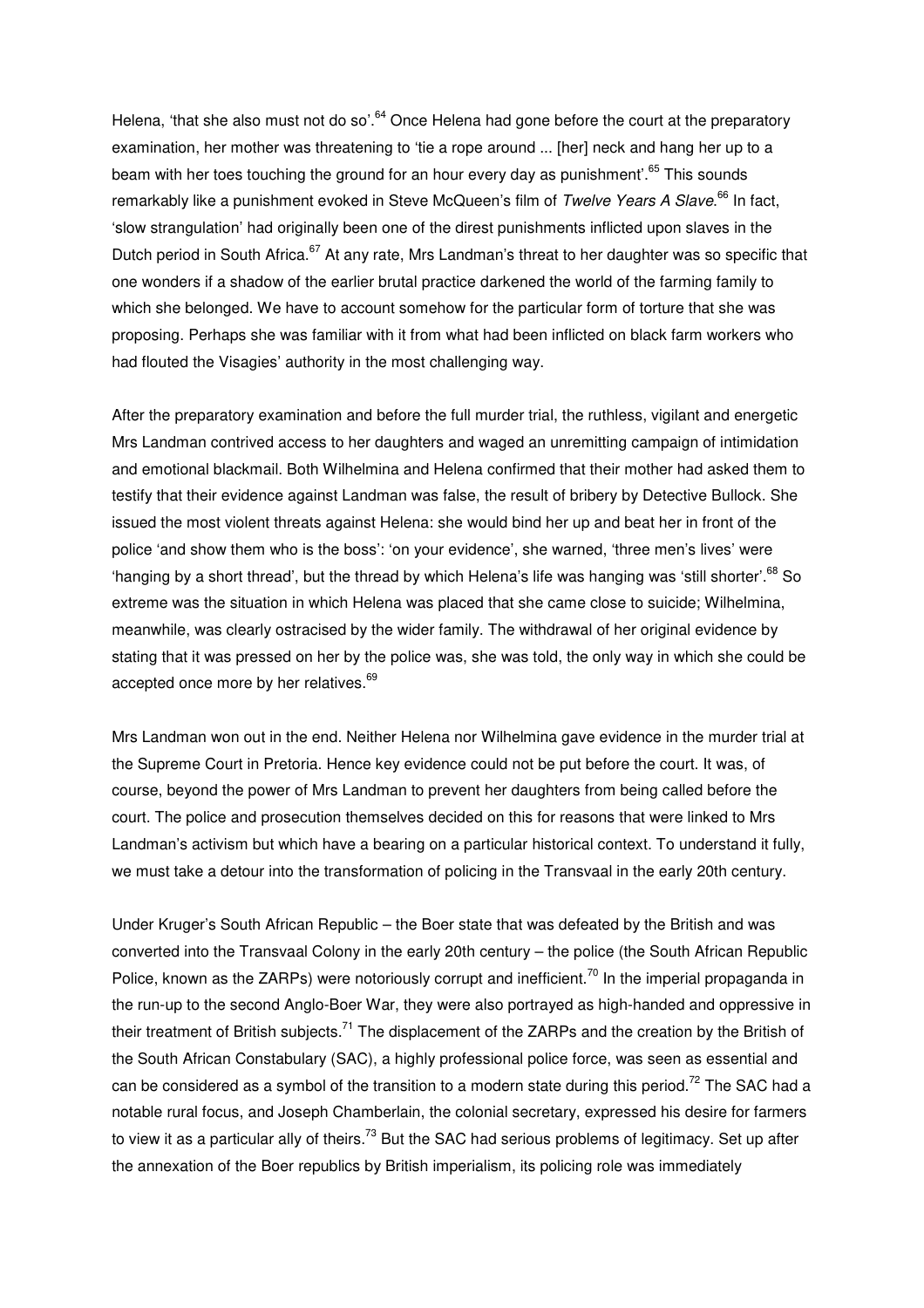superseded by the military functions that it had to perform against the Boers once they shifted to the guerrilla phase of their struggle. Whatever the work the SAC engaged in after the war – such as helping to resettle Boers on their farms, ensuring that black tenants and servants were sufficiently subordinate to their landlords and masters – it was seen by the Boers as something of an army of occupation, one whose very uniform recalled that of the forces that had so recently destroyed the Boer states.<sup>74</sup> British imperialists recognised its lack of legitimacy, one of them actually arguing that the Boers took the very size of the SAC as symbolic of a British fear of rebellion on their part, and Lord Milner himself mooting at one point that the force might be done away with as a sop 'to popular clamour'.<sup>75</sup> In the post-war period, then, the work of the SAC proceeded in an atmosphere of Boer suspicion. This was not helped by its being tasked to keep a watch – both openly, and through spies – on Boer politics in the wake of the war.<sup>76</sup>

In fact, spying on Boer farmers played an important role in the collection of evidence in the Van Rensburg murder case. One of the SAC officers initially investigating the case. Sergeant J. Bullock – he referred to himself simply as 'No. X' in his correspondence as an investigator – was infiltrated into the district as an agent of a firm specialising in 'Patent and Dutch Medicines'.<sup>77</sup> It is evident, too, that the SAC had the power to ensure that 'the Movements & doings of the Visagies' were closely monitored, with even the specificity of a banking transaction discerned.<sup>78</sup> They also clearly had a way into the inner world of Visagie's farm, because one officer was able to report on the helpfulness to the state case of 'a lot of home conversation between C. L. & his wife'. Indeed, there is a cryptic comment in internal police correspondence which suggests that they had established some kind of intelligence network on the farm:

There is a rumour that the Police have been seen by Mrs. L. & [also that she has seen] the bushmen [farm servants of Rooipoort were frequently referred to in this way] watching the house & listening to conversations taking place in the evenings. I give the rumour for what it is worth, but of course think differently.<sup>7</sup>

What seems to be denied here is the rumour of Mrs Landman's knowledge, not the fact, of surveillance.

However, the strategy of utilising black people to procure evidence against whites on a farm at this time was likely to trigger fears arising from the recent war between Britain and the Boers: after all, it was said that Britain's intelligence operations against the Boers in the Transvaal during the conflict relied utterly on information provided by the region's black population.<sup>80</sup> As we shall see, there were a number of ways in which the war-time role of the black rural population figured in the Van Rensburg trial, and they are likely to have accentuated the fears and prejudices of a white jury. But even before this jury was assembled, there was a more immediate problem for the SAC and the prosecution. For its case was struck by Cupid's arrow, and this led to some of the most damning evidence not being put forward at the murder trial.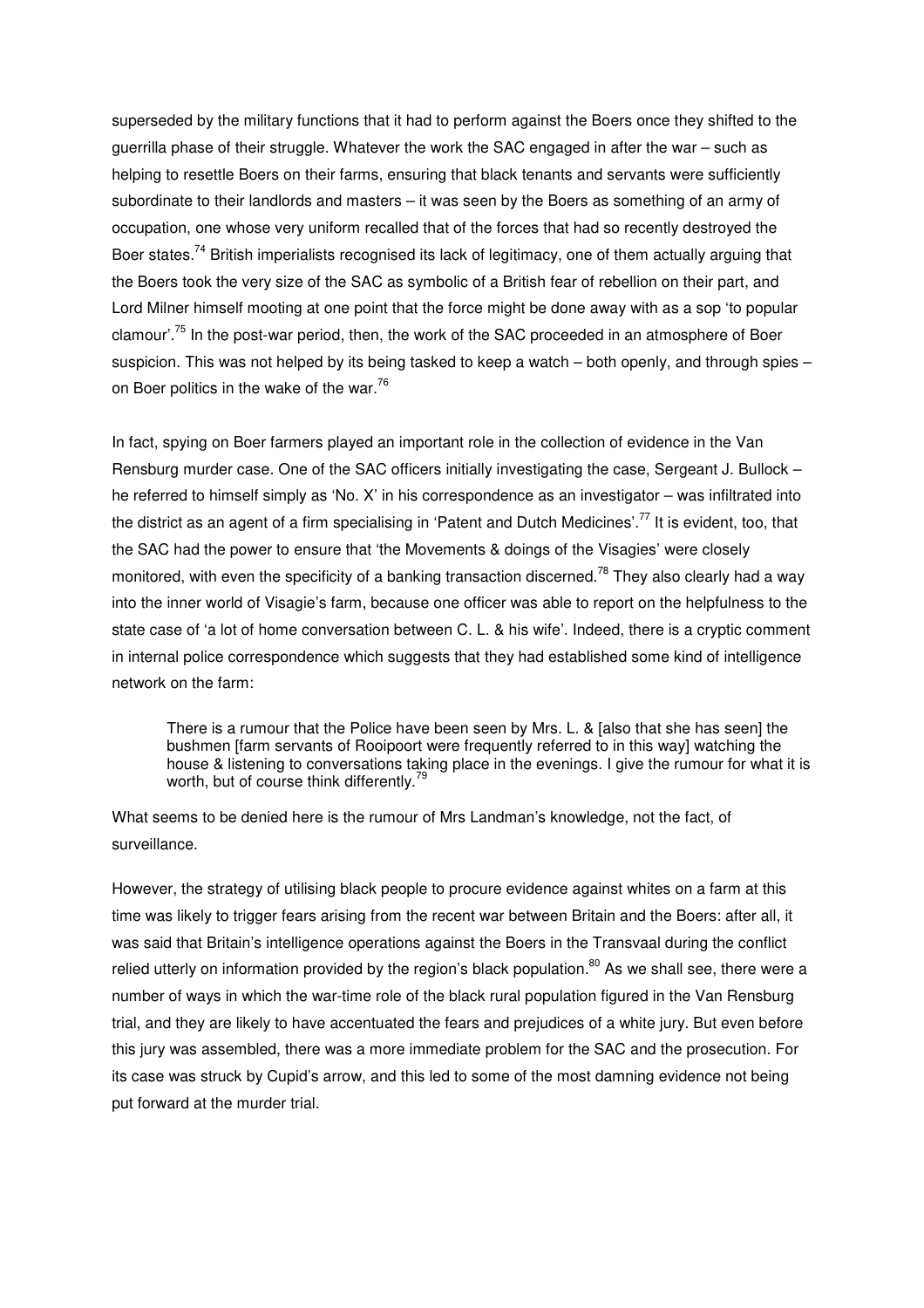Sergeant Bullock had evidently fallen in love with Helena van Rensburg, the 18-year-old daughter of Landman's wife. Evidence provided both by Helena and her mother led a police superintendent to deduce that

since being connected with the case (known as the Volksrust murder) Detective Bullock has been on intimate terms with the girl, in fact ... had promised to marry her, which promise both mother and daughter were confidant [sic] he never intended to carry out. This matter and the worry and the matter of the murder had made the girl despondent, hence the threat [of suicide<sub>1.8</sub>

It may be that it was her mother who convinced Helena that Bullock was trifling with her.<sup>82</sup> At any rate, Mrs Landman promptly brought the matter before a police superintendent. Now the idea that Helena was in Sergeant Bullock's thrall could be brought forward: this would have buttressed immensely the argument regarding Landman's stepdaughters that had been advanced by counsel for the defence at the preparatory examination – that 'the police were interfering with them'.<sup>83</sup> Sergeant Bullock himself admitted to the Criminal Investigation Department that it was 'quite true' that he had 'kept the girl ... as she had no means of support': he had 'bought her clothes and given her food', but his relationship with her was born 'more out of pity than anything else'. This, however, did not square with the fact that he had, as Bullock admitted, asked Helena's mother to 'consent to my marrying her'. The shrewd Mrs Landman informed him that her decision would have to await the end of the murder trial.<sup>84</sup> The mother of Helena and Wilhelmina had found the lever to upset the case of the state. It was not long before Sergeant Bullock was subjected to a Board of Inquiry. Neither Helena nor Wilhelmina appeared at the murder trial and the state's case was thereby weakened. It can only be surmised that the police and the prosecution viewed the calling of them as threatening to divulge Bullock's unprofessional behaviour. Indeed, when the case was over and the police were trying to explain why a conviction had not been secured, they raised as a possible factor a loss of confidence by the Crown prosecution precisely because of the Bullock affair.<sup>85</sup> And we should bear in mind that there was no neat separation of Crown prosecutor and police in this case: at the preparatory examination prior to the full murder trial, the prosecution was conducted by a police officer.<sup>86</sup>

Exposing what looked like the seduction of a witness, the giving of gifts and a promise of marriage to her would have shaken the standing of the SAC at the very time when Het Volk, the principal Boer party, was calling into question the need for its very existence.<sup>87</sup> The SAC could proffer some of its most powerful evidence only by endangering the reputation of a constabulary that was meant to signal a new kind of policing in the Transvaal. It held back from this. It was bound by its own project and procedures. Its nervousness was such that it could – pedantically and, it seems, needlessly – even question whether a particular officer should be taking an affidavit.<sup>88</sup> How could it now expose itself publicly to an inability to keep the necessary distance between one of its officers and a key witness in a murder trial? Not surprisingly, Bullock – the man who had done so much to collect evidence from farm labourers and others – did not appear at that trial. When his name was mentioned by an accused as somebody trying to intimidate a witness, $89$  the prosecution must have winced at the possibility of what might have come out. As for the defence, they could leave the rest of their case to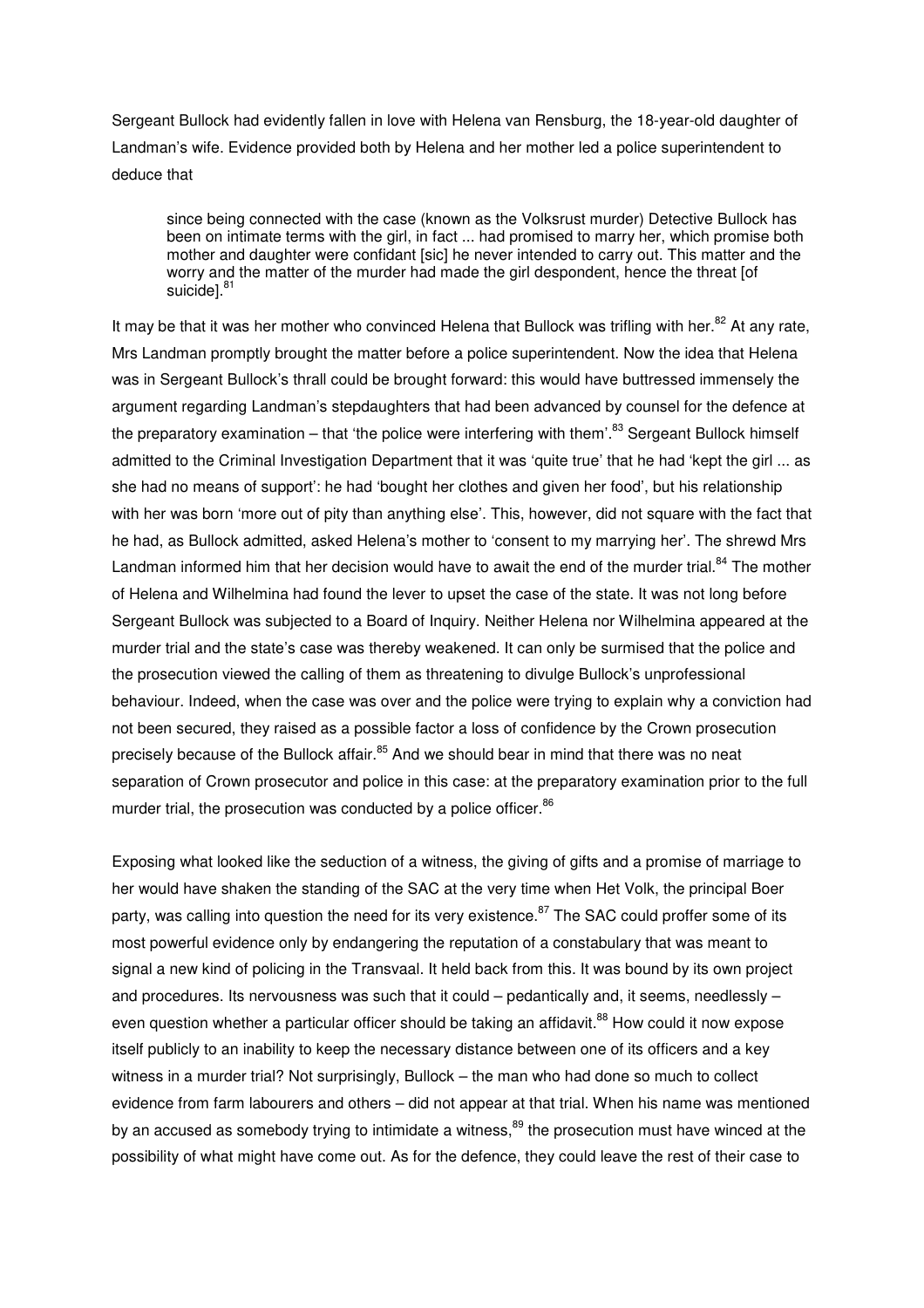the immense power of the prejudice that insisted on the proper relationship of white masters and black servants.

Some of the servants who had earlier pointed to the presence and drinking of the accused on the day of the murder seemed to disappear. At any rate, they did not come before the Supreme Court when the case was held in 1905.<sup>90</sup> Perhaps members of the Visagie family, still in control of the world of Rooipoort farm, had arranged this in some way. The strategy of the accused and their witnesses was now to rubbish as much as possible the evidence of the remaining black servants, even if this contradicted evidence given earlier. Thus Magdalena Visagie, wife of the accused Gil, denied that she had ordered the servant Velapi 'to fetch water' on the fateful night although this ran counter to the evidence that she had given at the inquest.<sup>91</sup> Since Velapi had witnessed the holding down of Van Rensburg when she was returning with the water, it was obviously crucial now to deny that she had been sent to get water around the time of the murder. The police, it was asserted, were in cahoots with the servants. Martha van der Merwe, of one of the white tenant families on the farm, 'made rather a startling statement' before the court, 'when she said that the native Isaac had, on several occasions, told her that Sergeant Whelan had asked him to say that Gideon Visagie had murdered Van Rensburg<sup>', 92</sup> The idea that a black servant on the farm would be delivering such information over and over ('on several occasions') to a white woman strains credulity. We do know, however, that Isaac had engineered a different place for himself on the farm when he returned to it after the first investigation had collapsed. Martha van der Merwe's fantastic allegation emerged in such a context, and there can be no doubt that, as one of the witnesses for the defence, she was given to proposing the idea of police–servant collusion. This would have a very powerful effect on a jury at this time. Counsel for the defence must have been active in rubbing home its possibilities: hence, at the murder trial, Isaac was forced to deny that he 'told any white women that the police had offered him a big present if he would state that Gideon Visagie was the murderer'.<sup>93</sup>

The racial balance of testimony in the case was seen by the state as an Achilles' heel very early on. Long before the murder trial took place in Pretoria in May 1905, and even before the preparatory examination that preceded it in October–November 1904, a police Captain was warning that if Gil Visagie, the prime suspect, and his wife were 'utilised by the defence', the very fact of their 'being white witnesses could shake the native evidence badly'.<sup>94</sup> His instincts were right. The use of Africans, especially African servants, as witnesses against accused whites was something that would tend to scandalise a white jury in a colony. But there was a particular context in the early 20th century that would have made this particularly worrying for such a jury in the Transvaal. For a force associated with British imperialism, as the SAC was, to be mobilising black witnesses against white farmers would have recalled for the members of a Pretoria jury, most of whom were likely to have been Boers, some of the most unnerving and terrifying events of the recent South African War. For black servants and tenants had been used as witnesses against Boer farmers in treason trials, the outcome of which could be execution for the convicted.<sup>95</sup> When it was intimated in court that a black witness was 'conspiring to have white men hung', <sup>96</sup> this must have resonated with the results of black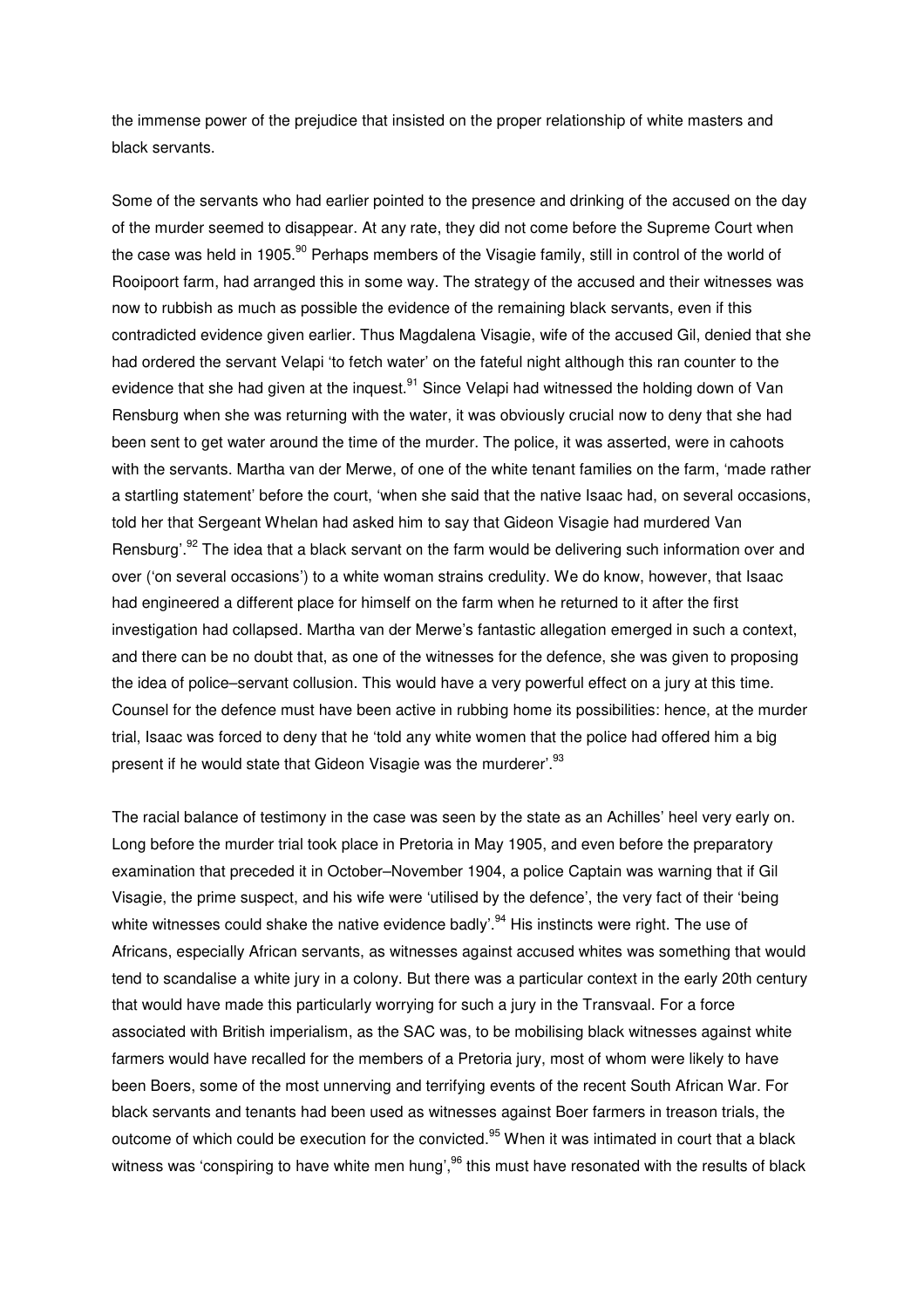actions against the Boers during the South African War. Indeed, what might appear to be the most extravagant claims in court need to be read in their light. One of the white residents of Rooipoort declared that Isaac had told her that a policeman had 'promised to give him Visagie's farm' if he would declare that the landlord was the murderer.<sup>97</sup> The idea that a policeman would be offering thousands of acres of land to a farm servant is, of course, ludicrous. But such an allegation needs to be read in terms of a recent war-time experience: the British sweeping of Boers off their farms, the role of black people in assisting them in this, and the subsequent taking over of Boer land in very many instances by the black peasantry. There was thus a certain logic in the defence witness's invention: it probably emerged from a consciousness shaped by the events of 1899–1902. There had, after all, been a recent expropriation of the Boers, and the British overlords of the Transvaal had to convince black peasants that the land they had appropriated from the Boers was not theirs.<sup>98</sup>

In short, given this history, convicting white men largely on the basis of black servant testimony in the early 20th century would have been something of a social and cultural violation for a Pretoria jury. And yet this is what the judge asked them to do: '[t]he case hinged on the evidence of the witnesses, Isaac and Filapi', he was reported as saying, 'and, if the jury believed their statements, they must find the accused guilty<sup>'.99</sup> The authorities clearly thought that the judge believed Isaac's version of the events.<sup>100</sup> Certainly he was open in stating 'that Isaac's story was detailed so minutely and in some respects corroborated the known facts of the case, that it was difficult to imagine that the boy had concocted the story all by himself<sup>'.101</sup> (The detail was indeed extraordinary and included a description of Visagie returning to the place of the murder – this was relatively close to his own house – and striking matches in the darkness 'to see if there was any blood about'; it also included 'a practical demonstration' before the court – a bucket helpfully provided – of the mechanics of the killing.)<sup>102</sup>

Justice Smith was clearly new to South Africa, describing himself as 'not very familiar with natives and the manner in which they gave evidence'. There were differences between Isaac's and Velapi's renderings of the tragic events, he noted, but 'he would not say that [as witnesses] they were absolutely irreconcilable'. Nevertheless, what was before the court was a case of rare difficulty, 'and if the jury had any doubt, they would have to give the accused the benefit of that doubt'.<sup>103</sup> The jury retreated to make their decision. When they returned and found the men not guilty, the judge relayed his deep disquiet by announcing the verdict and offering no comment whatsoever, a point noted by both the police and the press.<sup>104</sup> This might be taken as a signal that the judge disagreed with the verdict of a jury.

Gil Visagie, the *baas* of Rooipoort, could return to his long-suffering wife, his lover, his farm and its community, over all of which he was master. By the time of the trial, Velapi seems to have found a position with another white employer.<sup>105</sup> As for Isaac, all we can be sure of is that he left the court to find some other place in the racial order of 20th-century South Africa. Rooipoort, the farm to whose master he had been given as a child, was now closed to him. The discovery there, in January 1903, of a poor white man with a slit throat and a hat over his face had set too much in train: a lowly servant's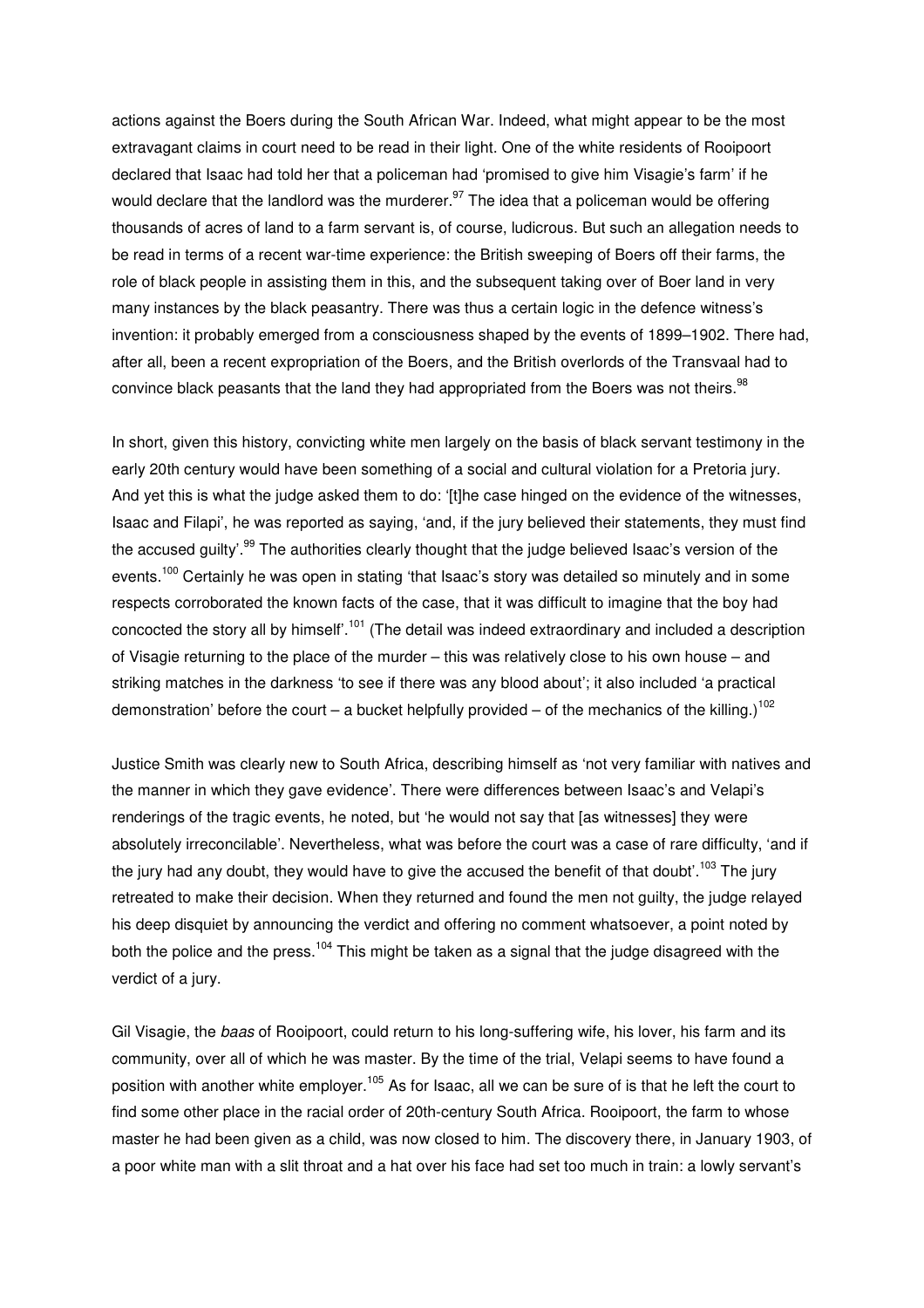undermining of the power of his master and then the authorities' use of that servant in their quest to bring *Baas* Gil to the gallows.

What has this exercise in micro-history revealed of the early 20th-century colonial Transvaal? Most obviously, it has shed light on the texture of life and social hierarchy on Boer agrarian estates; it has also emphasised the degree to which race and master–servant relations shaped the operations and efficacy of the law. The case considered here also makes clear that, in this most transitional of societies, the social and economic power of the great landlord cascaded down the white and black classes below him. The poor white tenantry, often kinsfolk of the landowner and barely clinging on to rural livelihoods, were subject to his whims and power not merely in their access to land but in the matter of his personal desires – in this (admittedly extreme) instance, his desire for the murder of the husband of his lover. The evidence provided also alerts us to the need to recognise how Boer farmers, even into the 20th century, were benefiting not merely from the labour of white and black tenants settled on their lands, but also from the incorporation of those Africans, such as Isaac and Jacob on Rooipoort, who had originally been absorbed into Boer households and labour forces when they were powerless children. These were actual or social orphans, cut off from the families and communities whence they came. But however subordinate they were to the white farming families they served, they formed intimate ties with their masters: hence the confidence that the landowner had in Isaac's participation in the murder. But this intimacy on Rooipoort opened the way for what seems to have been an implicit blackmailing of the master once the police commenced their investigation into the murder. Only this can explain the transformation of Isaac's position on the farm prior to his being dragooned as a witness by the police.

This investigation of the world of the Van Rensburg murder has also emphasised the much more professional, far-reaching nature of policing in the Transvaal Colony compared with the police regime of the defeated South African Republic. It suggests as well the nervousness of the SAC in providing any ammunition that might be used against itself by the alienated and recently defeated Boers, who were, nevertheless, politically mobilised. Above all, the South African War – that great and reverberating conflict – shadowed this case. This would have given the idea of black servant testimony against whites such a potent resonance, recalling as it did wartime African intelligence against Boer forces, and also the black witnesses against landlords accused of treason. And it was the War, with the temporary expropriation of the Boers and the contestation of their rights to the land by black peasants, that must account for the hysterical allegation that the police had promised Rooipoort, Gil Visagie's farm, to the servant giving testimony against his master.

Finally, there is a more general point that is suggested by the micro-history that has been provided. We are familiar enough with how conditions of war and invasion can erode the power of masters on agrarian estates and allow those below them to express antagonisms otherwise held in check, even to the point of transforming social positions.<sup>106</sup> The murder case explored here suggests that a drive against a particular master by legal authorities allows for something similar on a microcosmic scale in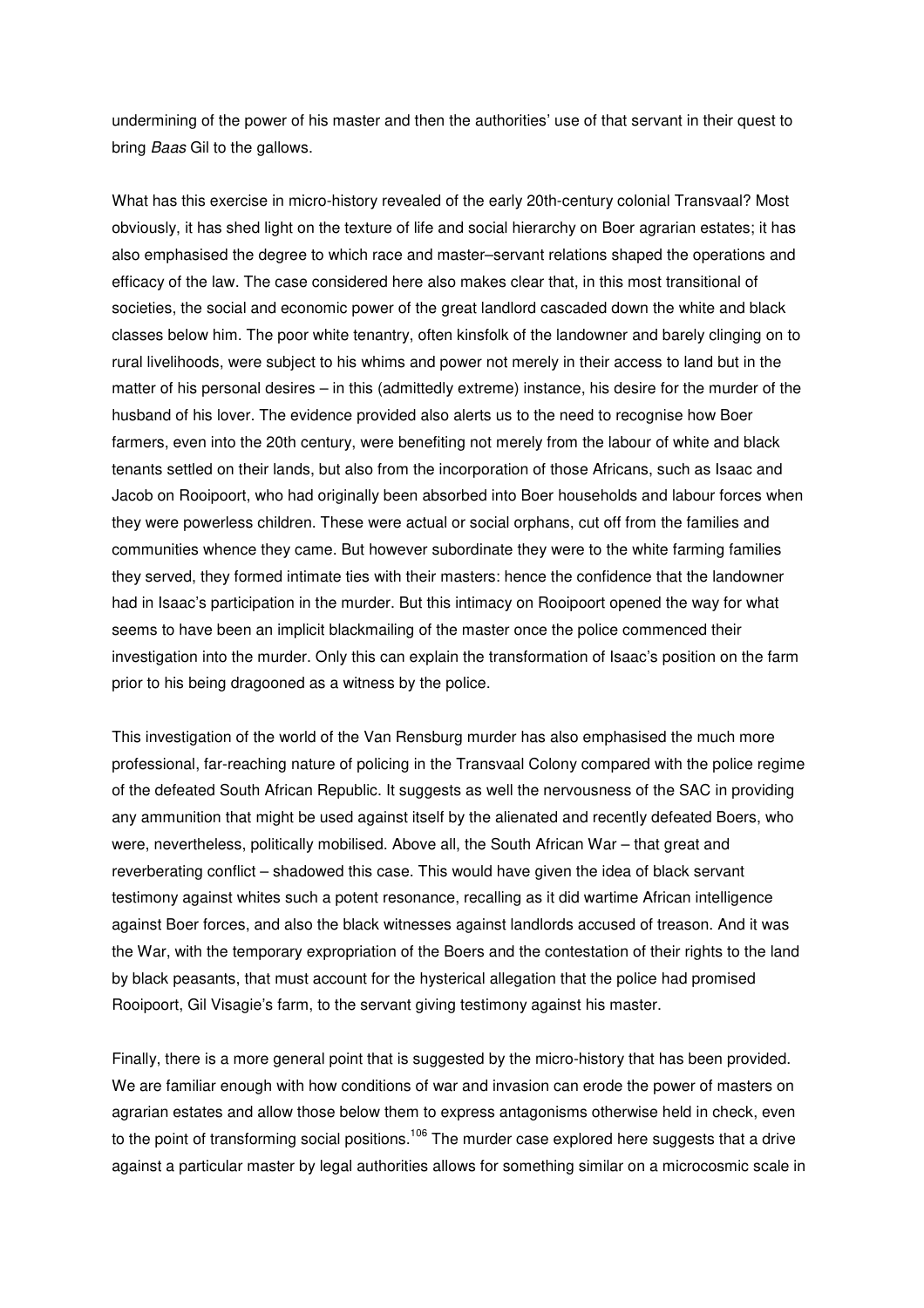peacetime. Criminal cases against rural masters have the potential not only to illuminate but also to disrupt the relatively isolated, self-contained worlds commanded by landowners. And, as this article has demonstrated, as the police investigations and the law took their course, and as the servants were used in the drive against their master, the familiar relations of a rural order were jumbled and challenged, subjecting the landowner and his relatives to something of a social trauma.

# **Notes**

- 1. Testimonies of Sgt-Major Whelan and Captain Fell, cited in Rand Daily Mail, 21 October 1904, p. 5, 'The Volksrust Murder'
- 2. No. X (Detective Sergeant Bullock: see note 77 below) to Lieut. McKensie, 24 July 1904 (citing findings of one who had explored the wound) in File Y/489/8: SAC (Archives of the Chief Staff Officer, South African Constabulary, 1900–1908), General Correspondence, Vol. 279. The SAC papers are part of the TAB (Transvaal Argief Bewaarplek/Transvaal Archives Depot) of the National Archives of South Africa, Pretoria/Tshwane. The dozens of SAC files referred to in this article are all from the General Correspondence section of the archive and part of its Vol. 279, which contains documentation from the period 1903–1905. In referring to these General Correspondence files hereafter, I will provide their reference numbers and dates and follow this simply with the designation 'SAC'.
- 3. For the fact of the knife being Van Rensburg's and Visagie placing it in the dead man's hand, see Isaac's testimony in The Star (Third Edition), 8 May 1905, p. 7, 'The Wakkerstroom Tragedy'; and Copy of sworn affidavit of 'ISAAC[,] a Native', 18 August 1904, p. 2 in File Y/489/17 dated 20 August 1904: SAC. (Hereafter Isaac's affidavit – which is referred to frequently in this article – will be referred to without the details regarding the archival source.) Van Rensburg's wife confirmed that the knife was her husband's: see evidence of Mrs van Rensburg in Rand Daily Mail, 27 October 1904, p. 5, 'Volksrust Murder'.
- 4. For evidence relating to the blood, see testimony of Hans, servant of Koos van der Merwe (one of Visagie's tenants) in Rand Daily Mail, 28 October 1904, p. 5, 'Volksrust Murder'; testimony of Sgt-Major Whelan in Rand Daily Mail, 21 October 1904, p. 5, 'The Volksrust Murder'; testimony of Sgt-Major Whelan in The Star (First Edition), 5 May 1905, p. 8, 'The Wakkerstroom Tragedy'. Quotations from Whelan's evidence in the Rand Daily Mail.
- 5. Giovanni Levi, 'On Microhistory', in Peter Burke (ed.), New Perspectives on Historical Writing (Cambridge, Polity Press, 1991), p. 109.
- 6. Carlo Ginzburg, 'Microhistory: Two or Three Things That I Know about It', Critical Inquiry, 20, 1 (1993), p. 20.
- 7. I refer here to Jeremy Krikler, Revolution from Above, Rebellion from Below: The Agrarian Transvaal at the Turn of the Century (Oxford, Clarendon Press, 1993).
- 8. For the quotations, see Ginsburg, 'Microhistory', p. 22; and Levi, 'On Microhistory', p. 95.
- 9. A drinking party of some kind is asserted not only by Jacob and Isaac whose evidence is shortly to be cited – but also by a female servant, whose name is variously spelled as Vilapi, Velopie, Velopi and Filapi in the records and press. For her referring to the drinking of the men, see copy of sworn affidavit of Velopi, 13 September 1904, p. 1 (enclosure of No. X to Capt Hartigan, 14 September 1904) in File Y/489/27 dated 19 September 1904: SAC. See also the testimony of another servant, the 'native girl, Sarrah', in Rand Daily Mail, 1 November 1904, p. 7, 'Volksrust Murder', who referred to all the accused as present.
- 10. Copy of sworn affidavit of 'Native Prisoner Jacob', 9 August 1904 (enclosure of No. X to Capt M. Hartigan, 11 August 1904) in File Y/489/13 [and] 14A, dated 12 August 1904: SAC.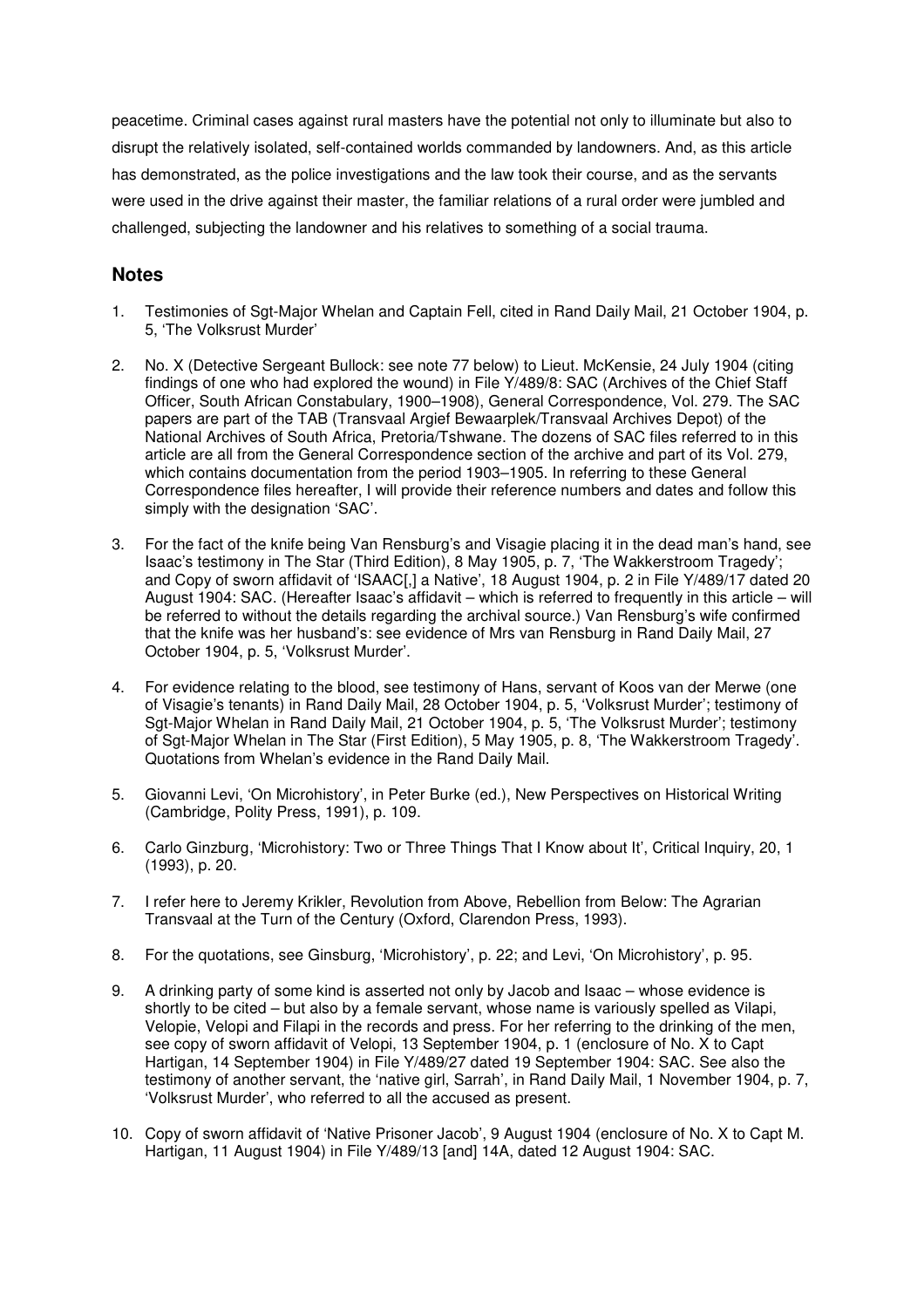- 11. Copy of sworn affidavit of 'ISAAC[,] a Native', 18 August 1904, p. 2.
- 12. Ibid., pp. 2, 3.
- 13. Ibid., pp. 2–3; quotation from p. 3.
- 14. Evidence of Isaac, cited in Rand Daily Mail, 9 May 1905, p. 9, 'Pretoria Murder Trial'; and as cited in The Star (Third Edition), 8 May 1905, p. 7, 'The Wakkerstroom Tragedy'. Quotations from Rand Daily Mail.
- 15. For the nature of black tenants and servants on white-owned farms, as well as a sense of the nature of the black peasantry on communal land, in the late 19th and early 20th centuries, see Krikler Revolution from Above, pp. 4–9 and Chapter 4.
- 16. Copy of sworn affidavit of 'ISAAC[,] a Native', 18 August 1904, p. 1.
- 17. He spoke in 1905 of having worked for Visagie for a decade: see testimony of Isaac in The Star (Third Edition), 8 May 1905, 'The Wakkerstroom Tragedy'. But in 1904 he gave his age as 'about twenty one years old' and spoke of having been 'a small boy' when he arrived at Visagie's farm: see Copy of sworn affidavit of 'ISAAC[,] a Native', 18 August 1904, p. 1. This suggests that he fell under Visagie in the early 1890s.
- 18. For the origins, conditions and transformation of this class, see Peter Delius and Stanley Trapido, 'Inboekselings and Oorlams: The Creation and Transformation of a Servile Class', in Belinda Bozzoli (ed.), Town and Countryside in the Transvaal: Capitalist Penetration and Popular Response (Johannesburg, Ravan Press, 1983), esp. pp. 61, 64–78.
- 19. Ibid., p. 75.
- 20. Documentation relating to this some of it has it be interrogated very carefully, particularly if it relates to farmers' responses to the police (or to a worker's response to the police, apparently in the presence of, or with the knowledge of, an employer ) – can be found in File 627/1909 titled 'Picannins recruited by Ross' Agency apparently "sold" to farmers' (a file itself placed in File 2254/13/53 titled 'Miscellaneous Files re boys for Domestic & other Service') in GNLB (Archives of the Director of the Government Native Labour Bureau), Correspondence, Vol. 126. (The GNLB Archives are housed at the South African National Archives in Pretoria/Tshwane). For the concerns referred to in the text, see W.A. Terry (a labour inspector) to O/C Police, Nigel, 27 January 1909 and 2 February 1909; W.A. Terry to Native Commissioner Heidelberg, 1 February 1909; W.A. Terry to Director GNLB, 2 February 1909 and 5 February 1909. All quotations from Terry, who, in using the word 'bought', appears to be citing farmers.
- 21. Copy of sworn affidavit of 'ISAAC[,] a Native', 18 August 1904, p. 4.
- 22. Copy of sworn affidavit of 'Native Prisoner Jacob', 9 August 1904 (enclosure of No. X to Capt. M. Hartigan, 11 August 1904) in File Y/489/13 [and] 14A dated 12 August 1904: SAC.
- 23. Such servants took their place among the black retainers or agterryers of the Boer forces. For the agterryers generally, see the analysis of them in Fransjohan Pretorius, Life on Commando during the Anglo-Boer War (Cape Town, Human and Rousseau, 1999); Pieter Labuschagne, Ghostriders of the Anglo-Boer War (1899–1902): The Role and Contribution of Agterryers (Pretoria, Unisa Press, 1999); and Bill Nasson, Abraham Esau's War:A Black South African War in the Cape, 1899–1902 (Cambridge, Cambridge University Press, 1991), pp. 94–5, 96–102, 128, 152, 161. For the place of the trusted and acculturated servant from the Boer republics in agterryer ranks, see pp. 98–100.
- 24. See testimony of Isaac in The Star (Third Edition), 8 May 1905, 'The Wakkerstroom Tragedy'.
- 25. Quotation from No. X to Capt. Hartigan, 13 September 1904 in File Y/489/25 [and] 26 dated 14 September 1904: SAC.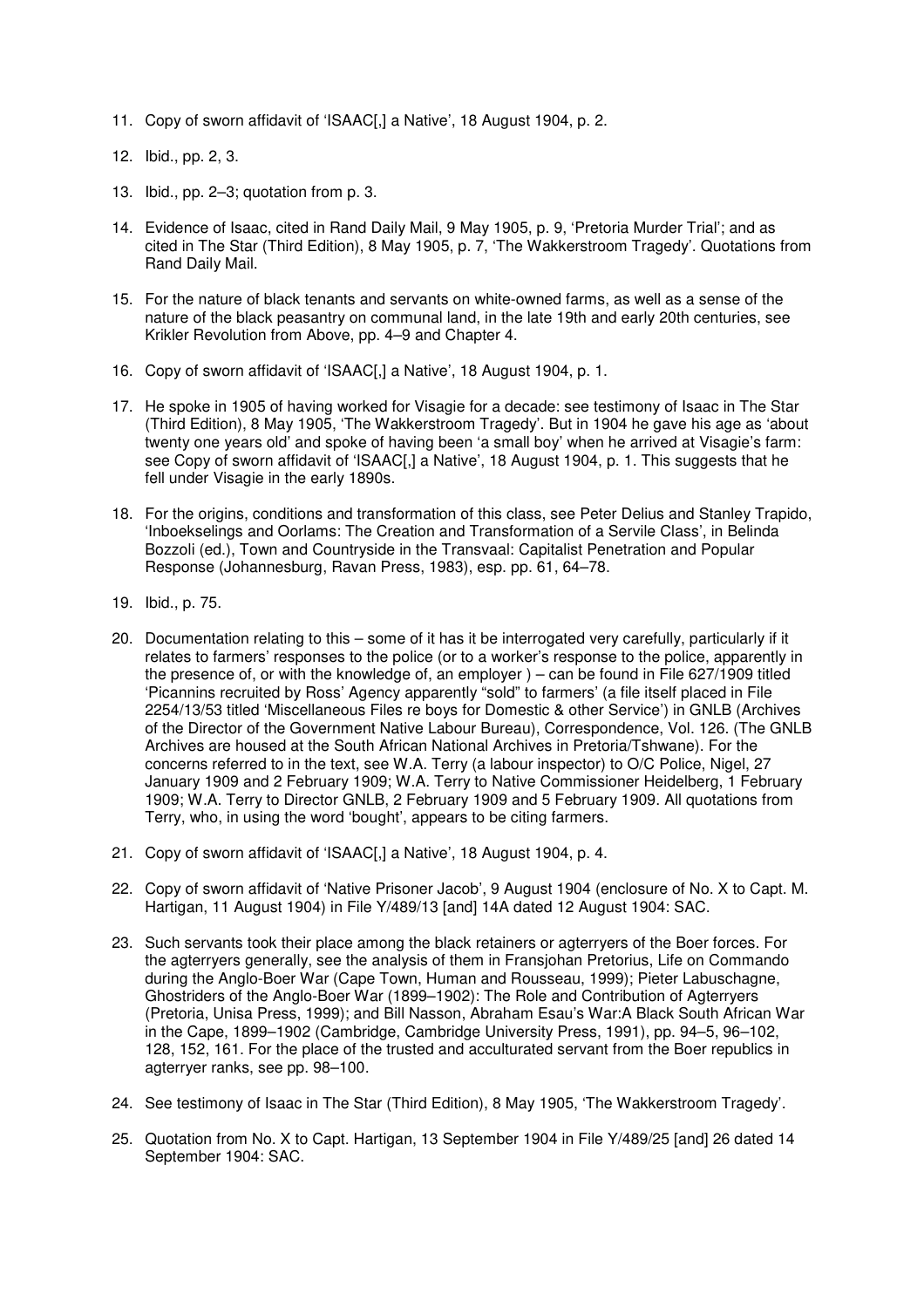- 26. Copy of affidavit of Velopi, 13 September 1904: enclosure of No. X to Captain Hartigan, 14 September 1904 in File Y/489/27 dated 19 September 1904: SAC. See also testimony of Filapi in The Star (Third Edition), 6 May 1905, p. 8, 'The Wakkerstroom Tragedy'.
- 27. For this last fact, see No. X to Capt. Hartigan, 24 July 1904 in File Y/489/8: SAC. The reference is to Isaac having been 'sent away or left'. Being a servant, however, he could not have left of his own volition.
- 28. All of this information comes from, respectively, No. X to Lieut McKensie, 24 July 1904 in File Y/489/8 dated 26 July 1904; No. X to Capt. Hartigan, 5 August 1904 in File Y/489/11 [and] 12 dated 8 August 1904; and No. X to Capt. Hartigan, 24 July 1904 in File Y489/8 dated 26 July 1904. All files are in SAC. Note: references to Hans and to 'Landman's Boy' in some of this documentation are references to black farm workers on 'Rooipont'.
- 29. Two susbstantial state commissions of the early 20th century dealt with the questions, respectively, of the scarcity of black labour and white poverty. See Transvaal Labour Commission. Report of the Transvaal Labour Commission: Together with Minority Report, Minutes of Proceedings and Evidence (Johannesburg, 1903–4); and Report of the Transvaal Indigency Commission, 1906–1908 (1908).
- 30. See testimony of Mathys [incorrectly called Natthys] Grove in Rand Daily Mail, 22 October 1904, p. 10, 'The Volksrust Murder'.
- 31. See Copy of sworn affidavit of 'Native Prisoner Jacob', 9 August 1904 (enclosure of No. X to Capt. M. Hartigan, 11 August 1904) in File Y/489/13 [and] 14A dated 12 August 1904: SAC. My research suggests that there may have been some errors or incompleteness in Jacob's rendition, but it is the fact of his referring to whites 'working for Gil Visagie' that is significant here.
- 32. See William Macmillan, The South African Agrarian Problem and its Historical Development (Reprint No. 68 of the State Library, Pretoria, 1974 [1919]) where these various points emerge or are implied.
- 33. Evidence of one McDulling, relative of Visagie, in Rand Daily Mail, 21 October 1904, p. 5, 'The Volksrust Murder'.
- 34. Evidence of Hendrik Visagie in Rand Daily Mail, 26 October 1904, p. 5, 'Volksrust Murder'.
- 35. For the quotations relating to Hans, see point 10 of No. X to Capt. Hartigan, 3 November 1904; and No. V to Capt. Hartigan, 3 November 1904 in File Y/489/43 [and] 44: SAC.
- 36. Testimony of Wilhelmina van Rensburg, Landman's stepdaughter, in Rand Daily Mail, 25 October, 1904, p. 9, 'Volksrust Murder'. The evidence regarding the money appears confirmed by Wilhelmina's sister, Helena: see her testimony as cited in the same source.
- 37. Testimony (including under cross-examination) of Hendrik Visagie (brother of the accused Gideon) in Rand Daily Mail, 26 October 1904, p. 5. It should be noted that, in this evidence, it also emerged that Hendrik had lent Landman £30, money that was repaid, most of it quite quickly. This money, however, would appear to have been distinct from that associated with the spree referred to in the text, though it is possible that the sums were mingled. The important point to bear in mind is Landman's ability to offer something of a down payment on a farm immediately after the murder and the hint that this was related to meeting Gideon for a 'spree' in Volksrust.
- 38. Copy of sworn affidavit of 'ISAAC[,] a Native', 18 August 1904, p. 4.
- 39. See evidence of Willem in Rand Daily Mail, 28 October 1904, p. 5, 'Volksrust Murder'.
- 40. For the stealing of the pigs, see copy of statement of Constable Christoffel Delport, 30 June 1904 in File Y/489/1 dated 28 June 1904: SAC. For Hans' view and the cousin giving evidence, see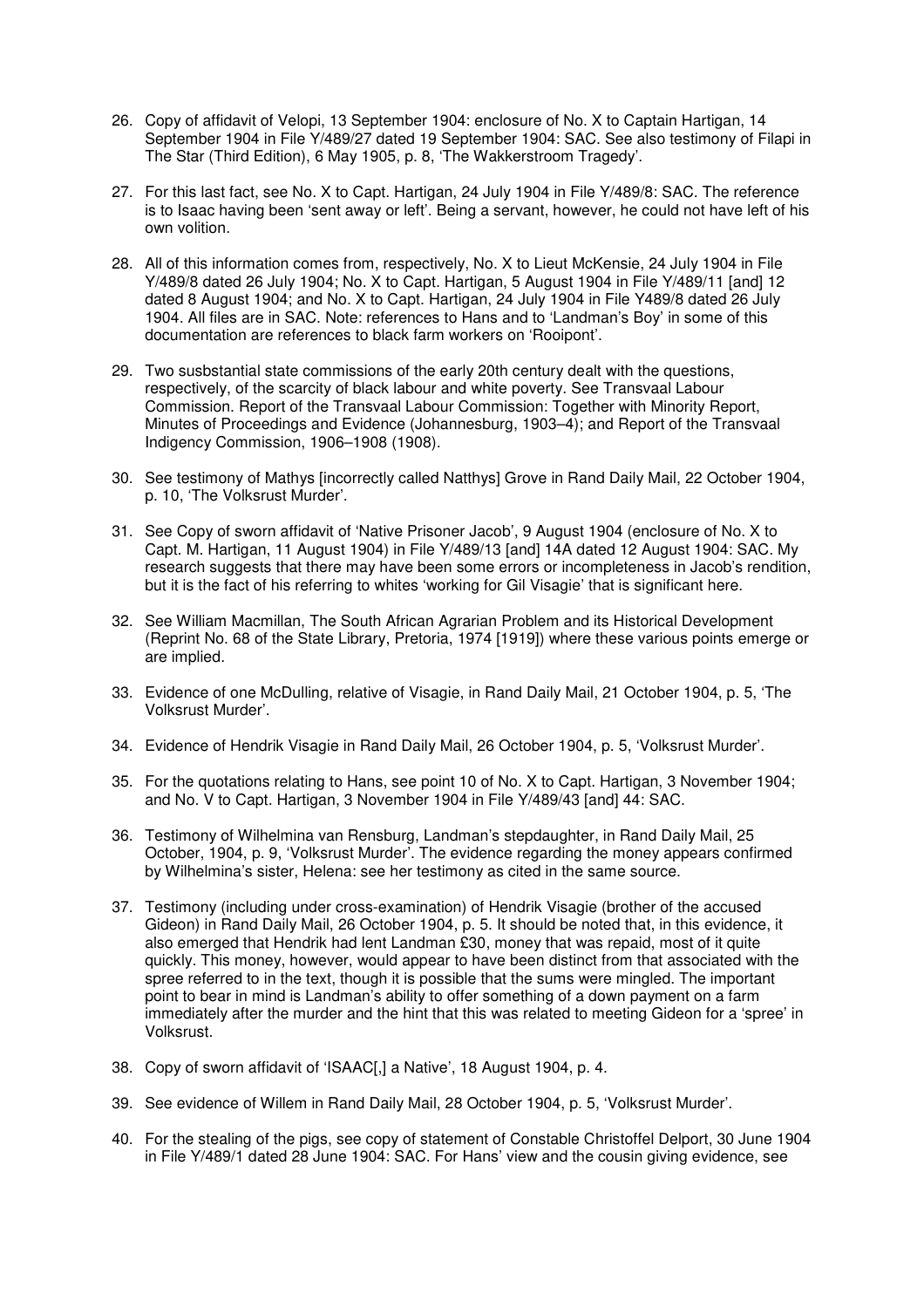testimony of McDulling (he referred to a conversation with Hans, i.e. C.J., Visagie) in Rand Daily Mail, 21 October 1904, p. 5, 'The Volksrust Murder'.

- 41. For the last fact, see testimony of Johanna Grant in The Star (Third Ed.), 5 May 1905, p. 8, 'The Wakkerstrom Tragedy'.
- 42. Testimonies of Wilhelmina van Rensburg and Mrs Van Rooyen (both residents of the Volksrust camp) in Rand Daily Mail, 25 October 1904, p. 9, 'Volksrust Murder'; testimony of Kitigeta, a servant who had worked in the camp, in Rand Daily Mail, 27 October 1904, p. 5; testimony of Mrs Joubert, a neighbour of Mrs van Rensburg in Volksrust, in Rand Daily Mail, 1 November 1904, p. 7, 'Volksrust Murder'.
- 43. See testimony of Frans Parsons (who conversed with Visagie) in Rand Daily Mail, 27 October 1904, p. 5, 'Volksrust Murder'.
- 44. Evidence of Sgt-Major Whelan, Rand Daily Mail, 21 October 1904, p. 5, 'The Volksrust Murder'.
- 45. See S. Swart, 'A Boer and his Gun and his Wife are Three Things Always Together', Journal of Southern African Studies, 24, 4 (1998), p. 742.
- 46. For the promissory note, see, for example, the abbreviated reference in point 3 of No. X to Capt. Hartigan, 3 November 1904 in File Y/489/43 [and] 44 dated 5 November 1904: SAC. For the quotation and what came to van Rensburg's widow, see testimony of Mrs van Rensburg in Rand Daily Mail, 27 October 1904, p. 5, 'Volksrust Murder'.
- 47. See No. X to Capt. Hartigan, 3 November 1904, point 3, in File Y/489/43 [and] 44 dated 5 November 1904: SAC; and testimony of Willem in Rand Daily Mail, 29 October 1904, p. 8, 'Volksrust Murder'.
- 48. Passage based on testimonies of Ger[h?]ardus Visagie (van Rensburg's brother-in-law) and Hendrik Visagie (brother of Gil and Hans) in Rand Daily Mail, 26 October 1904, p. 5, 'Volksrust Murder'; testimony of Johanna Grant, daughter of one of the white tenants on 'Rooipoort', in Rand Daily Mail, 22 October 1904, p. 10, 'The Volksrust Murder'; and evidence of McDulling, farmer and relative of Visagie, in Rand Daily Mail, 21 October 1904, p. 5, 'The Volksrust Murder'. Quotation from Gerhardus Visagie.
- 49. See Irving Hexham, The Irony of Apartheid: The Struggle for National Independence of Afrikaner Calvinism against British Imperialism (Lewiston, Edwin Mellen Press, 1981), pp. 74, 77.
- 50. I have woven this analysis of the servants' knowledge from particular testimonies in the Rand Daily Mail, which always appeared in articles under the same title – 'Volskrust Murder'. See evidence of an unnamed 'native in the employ of Gideon Visagie' (2 November 1904, p. 7); one Willem, certainly a servant of some kind (29 October 1904, p. 8); Rose (1 November 1904, p. 7); and Clara (1 November 1904, p. 7).
- 51. 51 Copy of sworn affidavit of 'ISAAC[,] a Native', 18 August 1904, p. 6. Isaac, however, appears to have misdated the fight as taking place on the day of the murder. It evidently took place earlier: see testimony of Ger[h]ardus Visagie, brother-in-law of the murdered man, in Rand Daily Mail, 26 October 1904, p. 5, 'Volksrust Murder'.
- 52. This last point is implied by Lieut Atwater's objection as cited in Rand Daily Mail, 21 October 1904, p. 5, 'The Volksrust Murder'.
- 53. This is suggested by the testimony of Willem Gissing (in conjunction with that of Theodorus van der Merwe) cited in The Star (Third Edition), 9 May 1905, p. 12, 'The Wakkerstroom Tragedy'.
- 54. No. X to Capt. Hartigan, 5 August 1904 in File Y/489/11 [and] 12 dated 8 August 1904): SAC.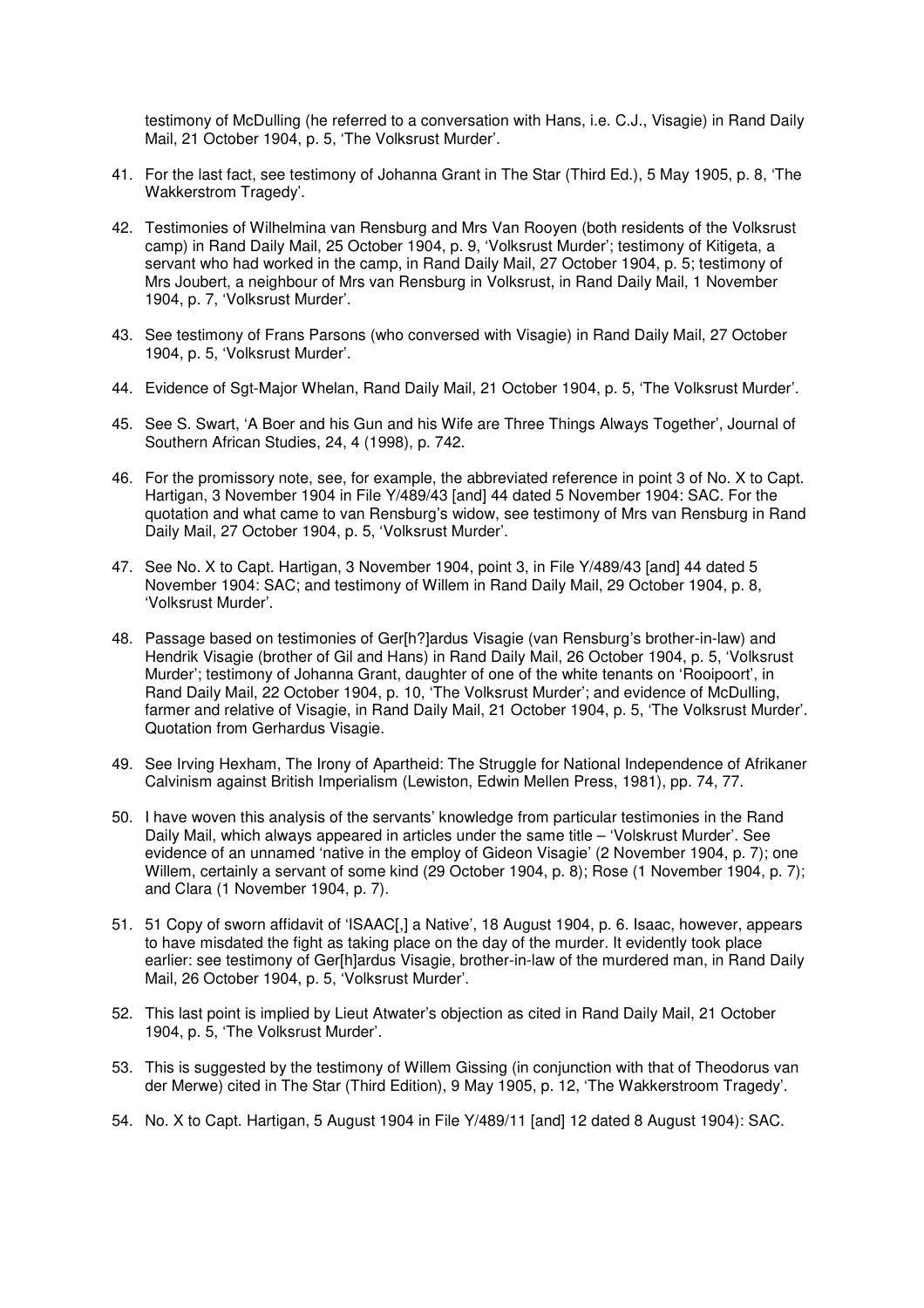- 55. No. X to Capt. Hartigan, 13 September 1904, in File Y/489/25 [and] 26 dated 14 September 1904; and No. X. to Capt. Hartigan, 14 September 1904 in File Y/489/27 dated 19 September 1904: both files in SAC.
- 56. For view of defending counsel, see No. X to Capt. Hartigan, 26 October 1904 in File Y/489/38 dated 27 October 1904: SAC. For the police view, see No. V to Capt. Hartigan, no date, in File Y/489/41 dated 1 November 1904: SAC.
- 57. Archival snippets apparently relating to the case are SPR 625/91 and SPR 750/91 these are telegrams from 1891 – and can be found in SP (Suid-Afrikaanse Republiek: Argief van de Staatsprokureur/South African Republic: Archives of the State Attorney), Minutes, Vol. 25. (The SP records are held at the National Archives of South Africa in Pretoria/Tshwane.) I identified the following documents as seemingly related to this case: SPR 330/91, SPR 358/91, SPR 448/91, SPR 449/91, SPR 519/91. They are supposed to be in SP, Minutes, Vol. 24, but appear to have been removed from the volume. For a basic sketch of the earlier murder and trial, see No. X to Capt. Hartigan, 27 June 1904 in File Y/489/1 dated 28 June 1904: SAC.
- 58. Copy of sworn affidavit of Helena van Rensburg, 27 September 1904: enclosure of Chief Staff Officer SAC to Sec. to the Law Department, 6 October 1904 in File Y/489/29, [and] 32 dated 3 October 1904: SAC.
- 59. This was the view of Landman's stepdaughter, as stated in Cottrell to 'B' [Bullock], no date except 'Sunday' (enclosure of No. X to Capt. Hartigan, 18 September 1904) in File Y/489/28 dated 20 September 1904: SAC.
- 60. See the document from Cottrell in ibid.
- 61. Evidence of Wilhelmina van Rensburg, reported in Rand Daily Mail, 25 October 1904, p. 9, 'Volksrust Murder'.
- 62. See Rand Daily Mail, 26 October 1904, p. 5, 'Volksrust Murder'.
- 63. Information in this sentence is based on Supt B Betts to Inspector of Police, 9 March 1905; the tenor of a letter (evidently from Wilhelmina to Helena van Rensburg) in Dutch (with translated version) dated 15 April 1905; and J.B. Bullock to C.D.I. [sic], 11 March 1905. All documents in File 1218/05 entitled 'Rex versus Landman and others: Murder. Statement of Miss van Rensburg' in LD (Archives of the Secretary of the Law Department, 1900–25), Correspondence, Vol. 1036. The LD Archives are held in the National Archives of South Africa in Tshwane/Pretoria.
- 64. Testimony under cross-examination of Helena van Rensburg in Rand Daily Mail, 25 October 1904, p. 9, 'Volksrust Murder'.
- 65. Copy of sworn statement of Wilhelmina van Rensburg dated 12 November 1904 in File 1218/05 entitled 'Rex versus Landman and others: Murder. Statement of Miss van Rensburg' in LD, Vol. 1036.
- 66. However, the scene in McQueen's film where Solomon Northrup is left dangling does not correspond with the description provided in the autobiography: see Solomon Northrup, Twelve Years A Slave (New York, Derby and Miller, 1853; illus. edn, S. Eakin and J. Logsdon [eds], Baton Rouge, Louisiana State University Press, 1968), Chapter 9.
- 67. See Nigel Worden, Slavery in Dutch South Africa (Cambridge, Cambridge University Press, 1985), p. 117. For an example, see Robert Shell, Children of Bondage: A Social History of the Slave Society at the Cape of Good Hope, 1652–1838 (Hanover, Wesleyan University Press, 1994), p. 265.
- 68. See typescript copies of sworn affidavits of Wilhelmina and Helena van Rensburg dated 12 November 1904 in File 1218/05 titled 'Rex versus Landman and others: Murder. Statement of Miss van Rensburg' in LD, Vol. 1036. Quotations from Helena's affidavit.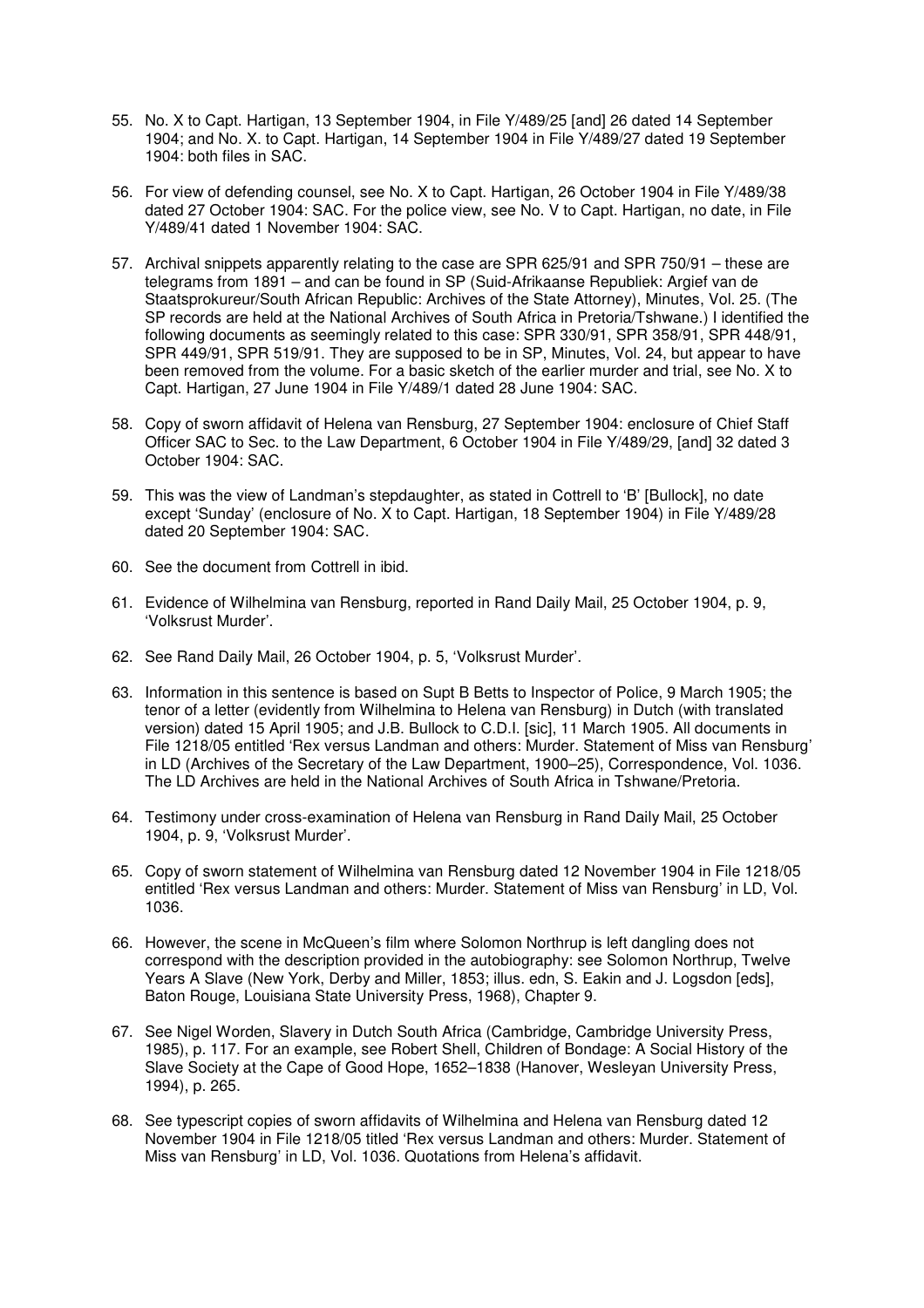- 69. Copy of affidavit of Wilhelmina van Rensburg, 7 April 1905 in ibid. Wilhelmina's evidence pertains also to Helena's threat to take poison.
- 70. See Charles van Onselen, Studies in the Social and Economic History of the Witwatersrand 1886–1914, Volume I, New Babylon (Johannesburg, Longman, 1982), pp. 61, 62, 65–6, 81, 105; and Albert Grundlingh, '"Protectors and friends of the people"? The South African Constabulary in the Transvaal and Orange River Colony, 1900–1908', in David Anderson and David Killingray (eds), Policing the Empire. Government, Authority and Control, 1830–1940 (Manchester, Manchester University Press,1991), p. 179.
- 71. See J.A. Hobson, The War in South Africa: Its Causes and Effects (London, 1900), pp. 52–3, 54, 55, 56–7, and 57–8n for the contemporary debunking of this propaganda.
- 72. Grundlingh, '"Protectors and friends of the people"?', p. 179
- 73. Ibid., pp. 169, 170; and (for Chamberlain) Krikler, Revolution From Above, p. 47.
- 74. My passage rests on the findings of Grundlingh, '"Protectors and friends of the people"?'
- 75. Donald Denoon, A Grand Illusion: The Failure of Imperial Policy in the Transvaal Colony during the Period of Reconstruction 1900–1905 (London, Longman, 1973), pp. 207, 213.
- 76. Grundlingh, '"Protectors and friends of the people"?', p. 173.
- 77. This is suggested by No. X to Capt. Hartigan, 24 June 1904 and enclosure (the printed card of the firm, L. Gerschuny, referred to, with J. Bullock written on the card by hand): in File Y/489 dated 25 June 1904: SAC. That Bullock was No. X is further confirmed by comparing the handwriting of letters signed by No. X with the handwriting of a letter that we know is from Detective Sergeant Bullock (that of 23 December 1904, to be found in File Y/489/59 dated 22 December 1904: SAC). The quotation is from the card referred to.
- 78. No. X to Capt. Hartigan, 30 August 1904 in File Y/489/22 dated 1 September 1904: SAC.
- 79. Cottrell to 'B' (Bullock), no date except 'Sunday' (enclosure of No. X to Captain Hartigan, 18 September 1904) in File Y/489/28 dated 20 Sept. 1904: SAC.
- 80. Krikler, Revolution From Above, pp. 10–11.
- 81. Supt B Betts to Inspector of Police, 9 March 1905 in File 1218/05 entitled 'Rex versus Landman and others: Murder. Statement of Miss van Rensburg': LD, VOL. 1036.
- 82. See evidence in Copy of affidavit of Wilhelmina van Rensburg, 7 April 1905 in ibid.
- 83. As argued by Dr van Gelder: see Rand Daily Mail, 26 October 1904, p. 5, 'Volksrust Murder'.
- 84. See J.B. Bullock to C.D.I. [sic], 11 March 1905 in File 1218/05 titled 'Rex versus Landman and others: Murder. Statement of Miss van Rensburg': LD, VOL. 1036.
- 85. For this fact and a reference to Bullock's Board of Inquiry, see 'Notes' by S.O. 2 dated 11 May 1905 on File Y/489/84 dated 11 May 1905: SAC.
- 86. The was Lt Atwater see Rand Daily Mail, 21 October 1904, p. 5, 'The Volksrust Murder'. As a number of my footnotes imply, he was a member of the South African Constabulary.
- 87. See De Volkstem, 3 May 1905, p. 6, reporting on a communiqué from the party's leading body.
- 88. See copy of Lt-Col. R.S. Curtis to Divisional Commandant (Northern Transvaal), 24 March 1905; copy of Col. Steele to Chief Staff Officer, South African Constabulary, 25 March 1905; and Acting Secretary to the Law Department to Chief Staff Officer, South African Constabulary, 14 April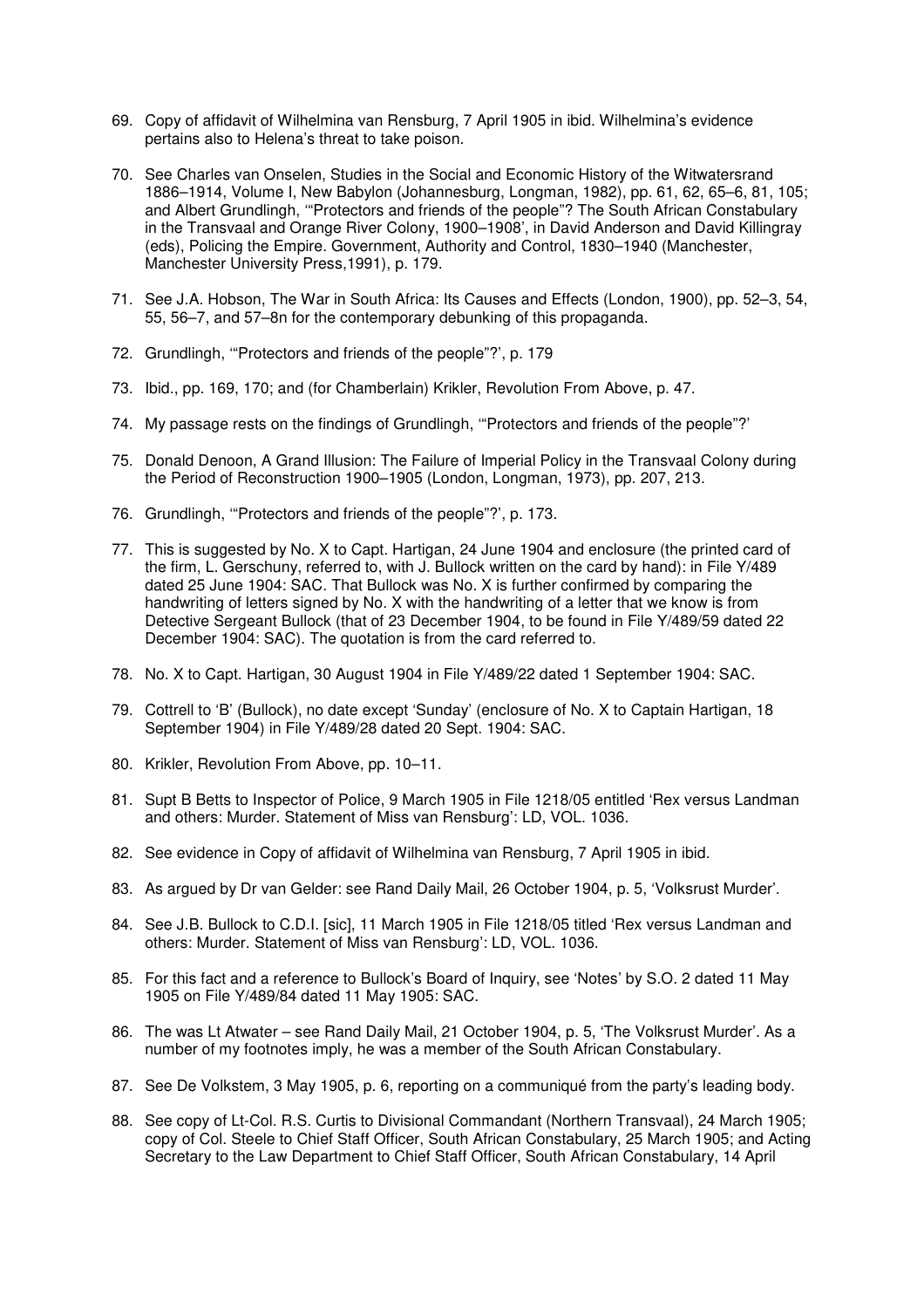1905. All documents are in File AG 1218/05 titled 'Rex versus Landman and others: Murder': LD, VOL. 1036.

- 89. See testimony of Johan Carl Landman in The Star (Third Ed.), 9 May 1905, p. 12, 'The Wakkerstroom Tragedy' (sub-section 'The Defence').
- 90. This is true of Sarrah and Jacob, who had given evidence the preceding year, as noted earlier in this article. I have found no reference to evidence from them in the press coverage of the 1905 case. Their names also do not appear in the Supreme Court witness list for that trial. See Supreme Court. Calendar of Cases to be tried at the Criminal Sessions of the Supreme Court to be Holden at Pretoria on the 20th Day of April, 1905 (Attorney-General's Office, Pretoria, 14 April 1905), pp.12–13: LD, Vol. 600.
- 91. Testimony of Magdalena Visagie in The Star, 9 May 1905 (Third Ed.), p. 12, 'The Wakkerstroom Tragedy'.
- 92. Testimony of Martha van der Merwe in Rand Daily Mail, 10 May 1905, p. 5, 'Wakkerstroom Murder'.
- 93. Testimony of Isaac in The Star (Third Ed.), 8 May 1905, p. 7, 'The Wakkerstroom Tragedy'.
- 94. Captain [Hartigan?] to No. X, 25 August 1904 in File Y/489/19-20 dated 25 August 1904: SAC. The husband and wife are referred to as 'the Rooipoorts' in this letter. Gideon (or Gil) Visagie was referred to in such a way because 'there are so many Visagies in the district': see No. X to Capt. Hartigan, 30 August 1904 in File Y/489/22 dated 1 September 1904: SAC. In the course of my research, I have come across multiple spellings of the appellation: Rooipoort, Rooiport. Rooipont. It appears that the designation of Gideon Visagie in this way derived from the name of his farm, which was sometimes erroneously called 'Roodepoort'.
- 95. For this and its wider context, see Nasson, Abraham Esau's War, Chapter 8.
- 96. See cross-examination of Hans, employee of one of Visagie's tenants, in Rand Daily Mail, 28 October 1904, p. 5, 'Volksrust Murder'.
- 97. Testimony of Martha van der Merwe in The Star (Reef Ed.),10 May 1905, 'The Wakkerstroom Tragedy'.
- 98. For the dramatic impact of the war on land and agrarian social relations more generally, and the British campaign to restore the power of landlords and masters, see Krikler, Revolution From Above, Chapters 1 and 2.
- 99. 'The Summing Up' (part of 'The Wakkerstroom Tragedy') in The Star (Third Ed.), 10 May 1905.
- 100. See 'Notes' by S.O. 2 dated 11 May 1905 on File Y/489/84 dated 11 May 1905: SAC.
- 101. See 'The Summing Up' (part of 'The Wakkerstroom Tragedy') in The Star (Third Ed.), 10 May 1905.
- 102. See Isaac's testimony in The Star (Third Ed.), 8 May 1905, p. 7, 'The Wakkerstroom Tragedy'.
- 103. See 'The Summing Up' (part of 'The Wakkerstroom Tragedy') in The Star (Third Ed.), 10 May 1905.
- 104. See comment by S.O. 2 dated 11 May 1905 on File Y/489/84 dated 11 May 1905: SAC; and 'Verdict: "Not Guilty"' (sub-section of 'The Wakkerstroom Tragedy') in The Star (Third Ed.), 10 May 1905.
- 105. See Filapi's testimony in The Star (Third Ed.), 6 May 1905, 'The Wakkerstroom Tragedy'.